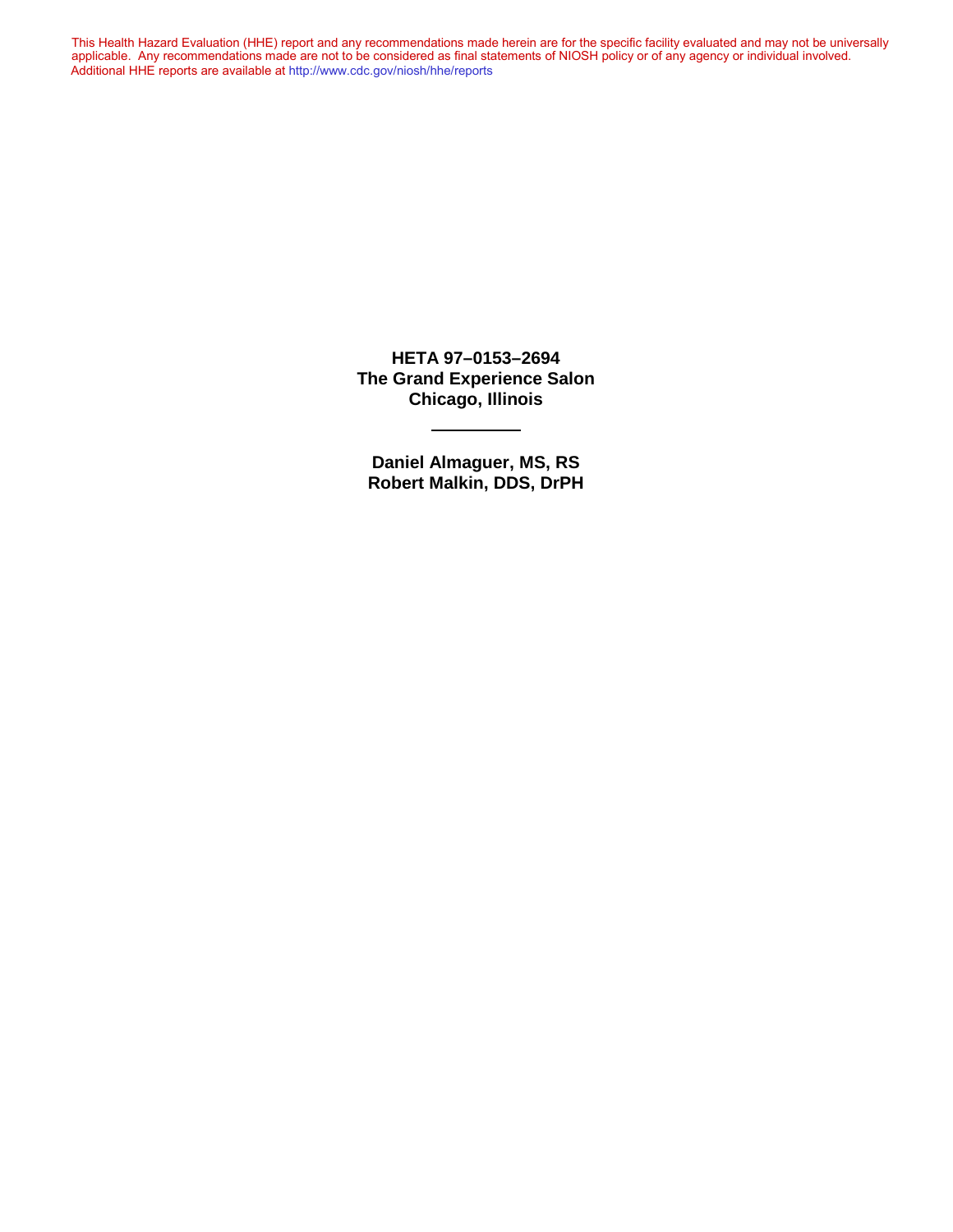# **PREFACE**

The Hazard Evaluations and Technical Assistance Branch of NIOSH conducts field investigations of possible health hazards in the workplace. These investigations are conducted under the authority of Section 20(a)(6) of the Occupational Safety and Health Act of 1970, 29 U.S.C. 669(a)(6) which authorizes the Secretary of Health and Human Services, following a written request from any employer or authorized representative of employees, to determine whether any substance normally found in the place of employment has potentially toxic effects in such concentrations as used or found.

The Hazard Evaluations and Technical Assistance Branch also provides, upon request, technical and consultative assistance to Federal, State, and local agencies; labor; industry; and other groups or individuals to control occupational health hazards and to prevent related trauma and disease. Mention of company names or products does not constitute endorsement by the National Institute for Occupational Safety and Health.

# **ACKNOWLEDGMENTS AND AVAILABILITY OF REPORT**

This report was prepared by Daniel Almaguer, MS, RS, and Robert Malkin, DDS, DrPH, of the Hazard Evaluations and Technical Assistance Branch, Division of Surveillance, Hazard Evaluations and Field Studies (DSHEFS). Field assistance was provided by Ana Navarrete–Contreras, MD. Analytical support was provided by Data Chem Laboratories and Leroy May, Measurements Research Support Branch, Division of Physical Sciences and Engineering. Desktop publishing was performed by Nichole Herbert. Review and preparation for printing was performed by Penny Arthur.

Copies of this report have been sent to employee and management representatives at The Grand Experience Salon and the OSHA Regional Office. This report is not copyrighted and may be freely reproduced. Single copies of this report will be available for a period of three years from the date of this report. To expedite your request, include a self–addressed mailing label along with your written request to:

> NIOSH Publications Office 4676 Columbia Parkway Cincinnati, Ohio 45226 800–356–4674

After this time, copies may be purchased from the National Technical Information Service (NTIS) at 5825 Port Royal Road, Springfield, Virginia 22161. Information regarding the NTIS stock number may be obtained from the NIOSH Publications Office at the Cincinnati address.

**For the purpose of informing affected employees, copies of this report shall be posted by the employer in a prominent place accessible to the employees for a period of 30 calendar days.**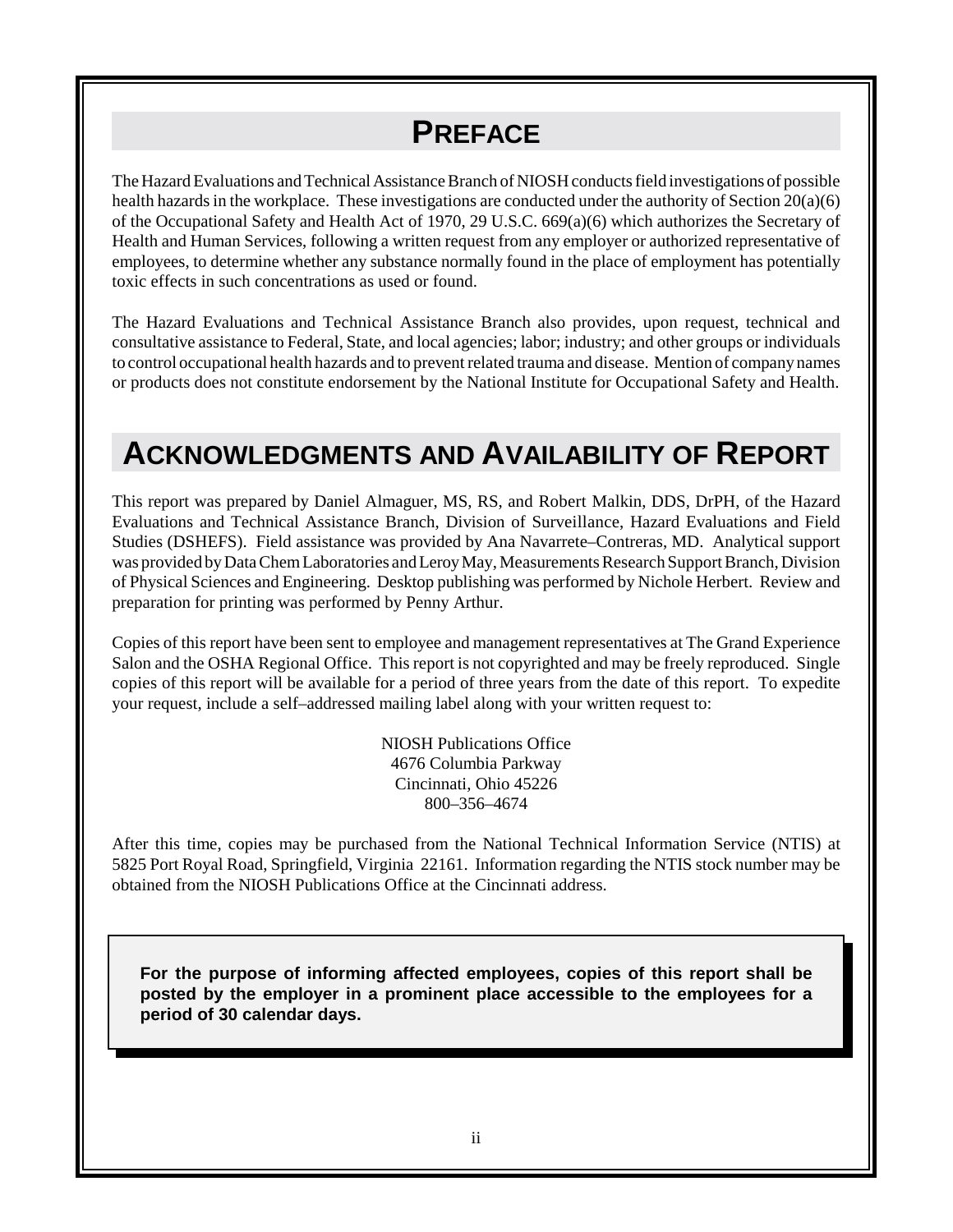#### **Health Hazard Evaluation Report 97–0153–2694 The Grand Experience Salon Chicago, Illinois June 1998**

**Daniel Almaguer, MS, RS Robert Malkin, DDS, DrPH**

## **SUMMARY**

On March 28, 1997, the National Institute for Occupational Safety and Health (NIOSH) received a confidential employee request to evaluate employee exposures at The Grand Experience Salon, Chicago, Illinois. The requestors expressed concern that certain health effects (i.e., allergic reactions, asthma, cancer) experienced by employees of the salon may be associated with inadequate ventilation and exposures to chemical ingredients of products used in the salon.

On June 11–13, 1997, NIOSH investigators conducted a site visit and collected general area air samples for total and respirable particulate during the application of artificial nails; measured temperature, relative humidity (RH), and carbon dioxide  $(CO<sub>2</sub>)$  concentrations at various locations within the salon; traced the ventilation system ducting to determine the source of outside air; and conducted employee interviews. Verbal recommendations were provided to the salon management at the closing conference on June 13, 1997.

Visual inspection of the ventilation system and duct work revealed that there was no provision for the introduction of outside air to the salon. Consequently, the lack of adequate ventilation caused the CO<sub>2</sub> concentrations to rapidly rise after the salon was opened for the day, and it is expected that concentrations of other substances present (e.g. cigarette smoke, allergens, chemical substances used in the salon) would also increase. All indoor CO<sub>2</sub> readings, with the exception of the morning readings, exceeded the NIOSH guideline of 800 parts per million parts of air (ppm). Many temperature readings exceeded the range recommended by the American Society of Heating, Refrigerating, and Air–Conditioning Engineers (ASHRAE) for indoor summer comfort, 73°F to 79°F. All relative humidity readings were within the range (30% to 60%) recommended by ASHRAE, although the majority of readings were at the upper extreme of the range.

During the application of artificial nails, total and respirable particulate concentrations were below the analytical limit of detection, and the samples did not contain either quartz or cristobalite. Analysis of the acrylic polymer powder used during the application of artificial nails did not reveal detectable quantities of quartz or cristobalite.

The salon did not have material safety data sheets (MSDSs) for products used in the salon, nor did they keep an OSHA Log and Summary of Occupational Injuries and Illnesses (OSHA Form 200). The latex gloves issued to employees for use when mixing bleaches, permanent wave solutions, and other chemicals, are not appropriate protection against the potential skin hazards involved.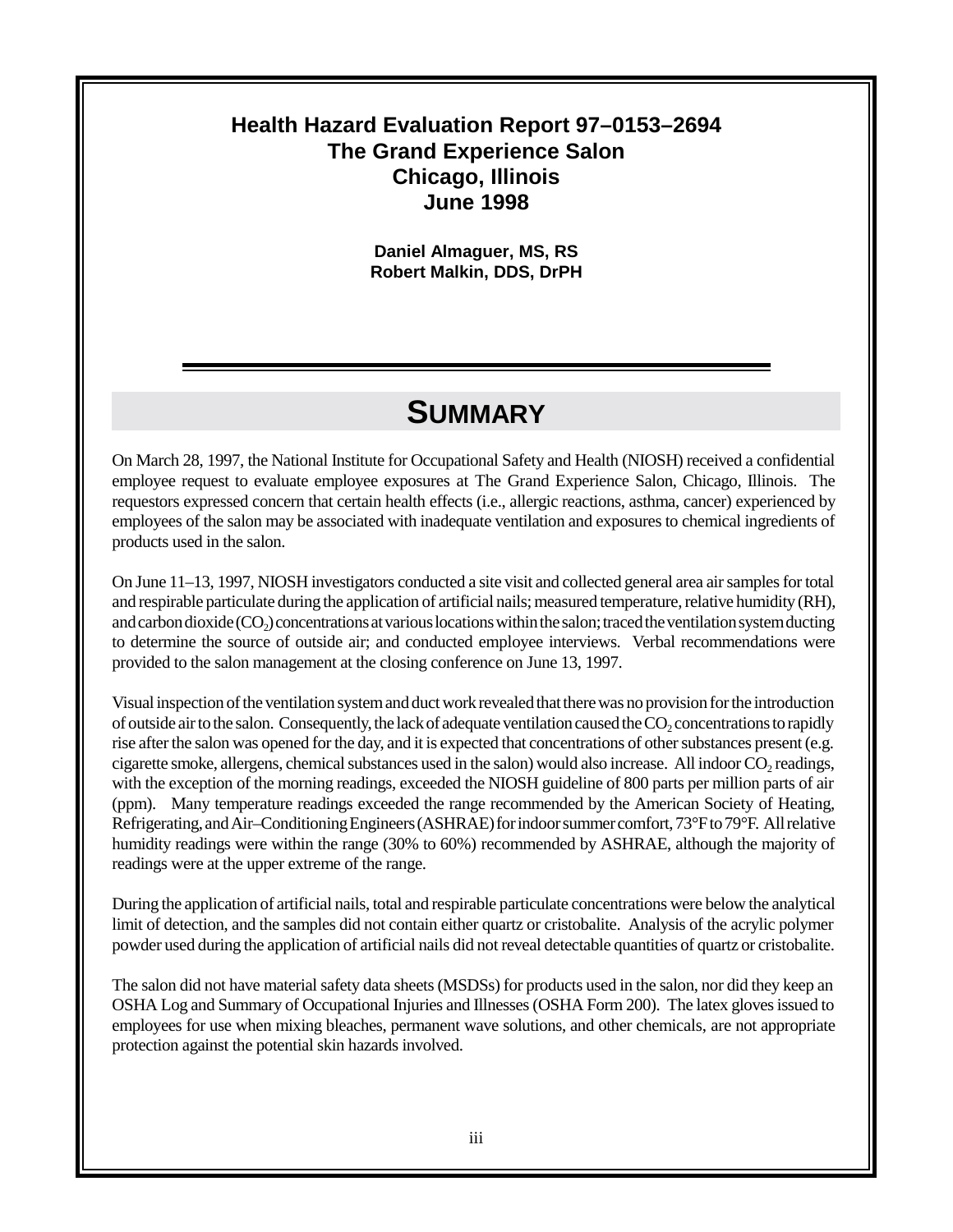NIOSH investigators were unable to determine the nature and extent of employees' past exposures to hair dyes, due to a number of unknown variables including changes in dye formulations. Thirty (3 males and 27 females) of the 54 employees were interviewed regarding symptoms occurring at work. Nine reported a history of health problems they thought might be related to their job. Three reported possible allergic reactions (involving cough and nasal congestion) to some of the hair sprays used at the salon. In the last year, two workers reported having had skin or eye irritation, two reported carpal tunnel syndrome, and two reported either headaches or sneezing associated with pedicures. Two reported upper respiratory tract irritation at work, but they reported having had those problems before working in this salon.

There was no provision for the introduction of outside air to the salon, resulting in  $CO<sub>2</sub>$  levels exceeding 800 ppm. Additionally, there were some potential chemical exposures and a number of occupational safety and health administrative deficiencies. Although few symptoms were reported by most employees, some symptoms reported by employees are plausibly related to inadequate ventilation which resulted in increased  $CO<sub>2</sub>$  concentrations and possibly other substances (e.g. chemicals, allergens, cigarette smoke) present in the salon. Recommendations include: redesigning the ventilation system to provide outside air to the salon, establishing a written hazard communications program, keeping an occupational illness and injury log, obtaining MSDSs for all products used in the salon, providing the appropriate gloves to protect employees from chemical hazards to the skin, and prohibiting smoking in the workplace.

Keywords: SIC 7231(Beauty Shops), beauty salons, beauticians, cosmetology, cosmetologists, hairdressers, ventilation, HVAC, outside air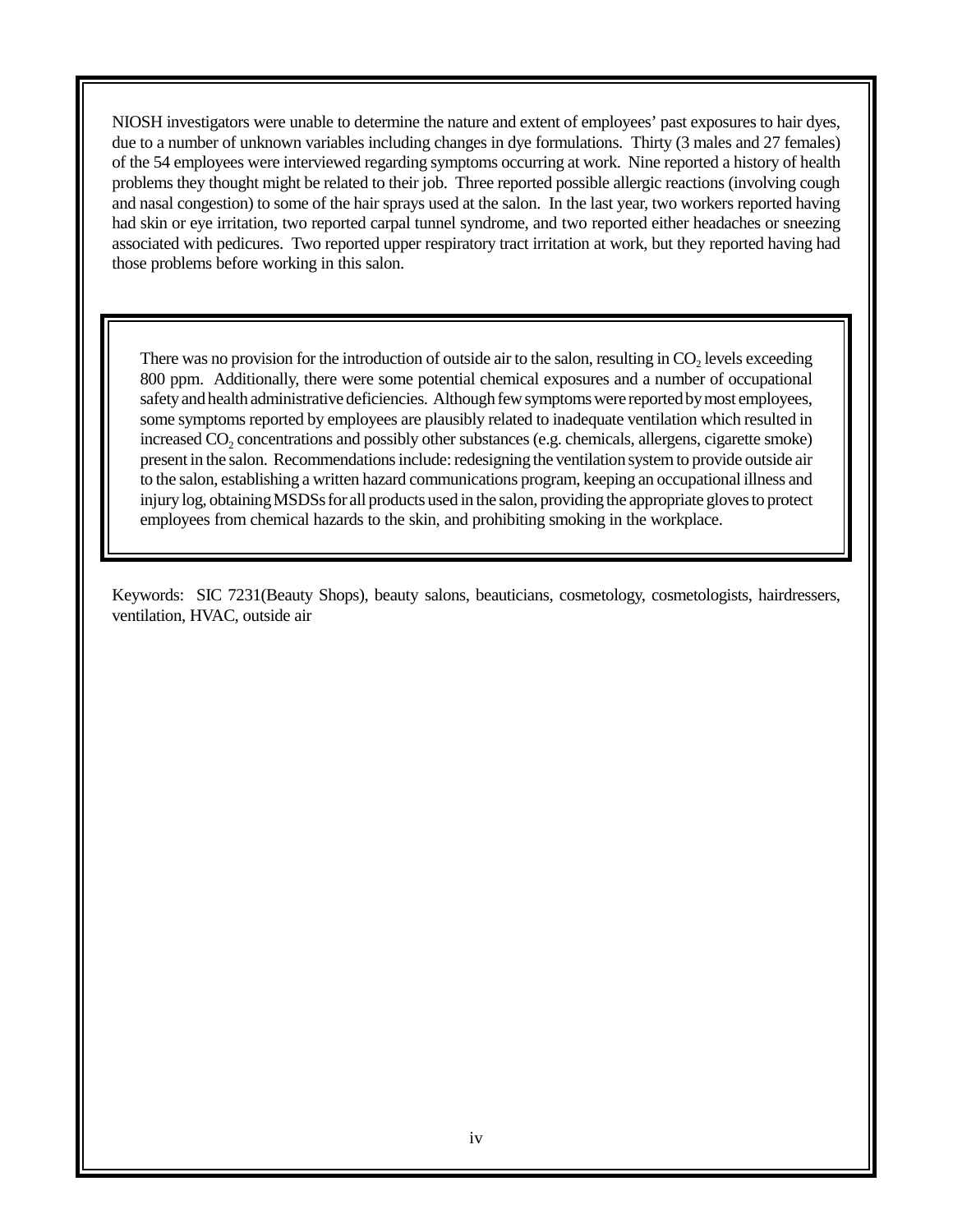# **TABLE OF CONTENTS**

| -11 |
|-----|
|     |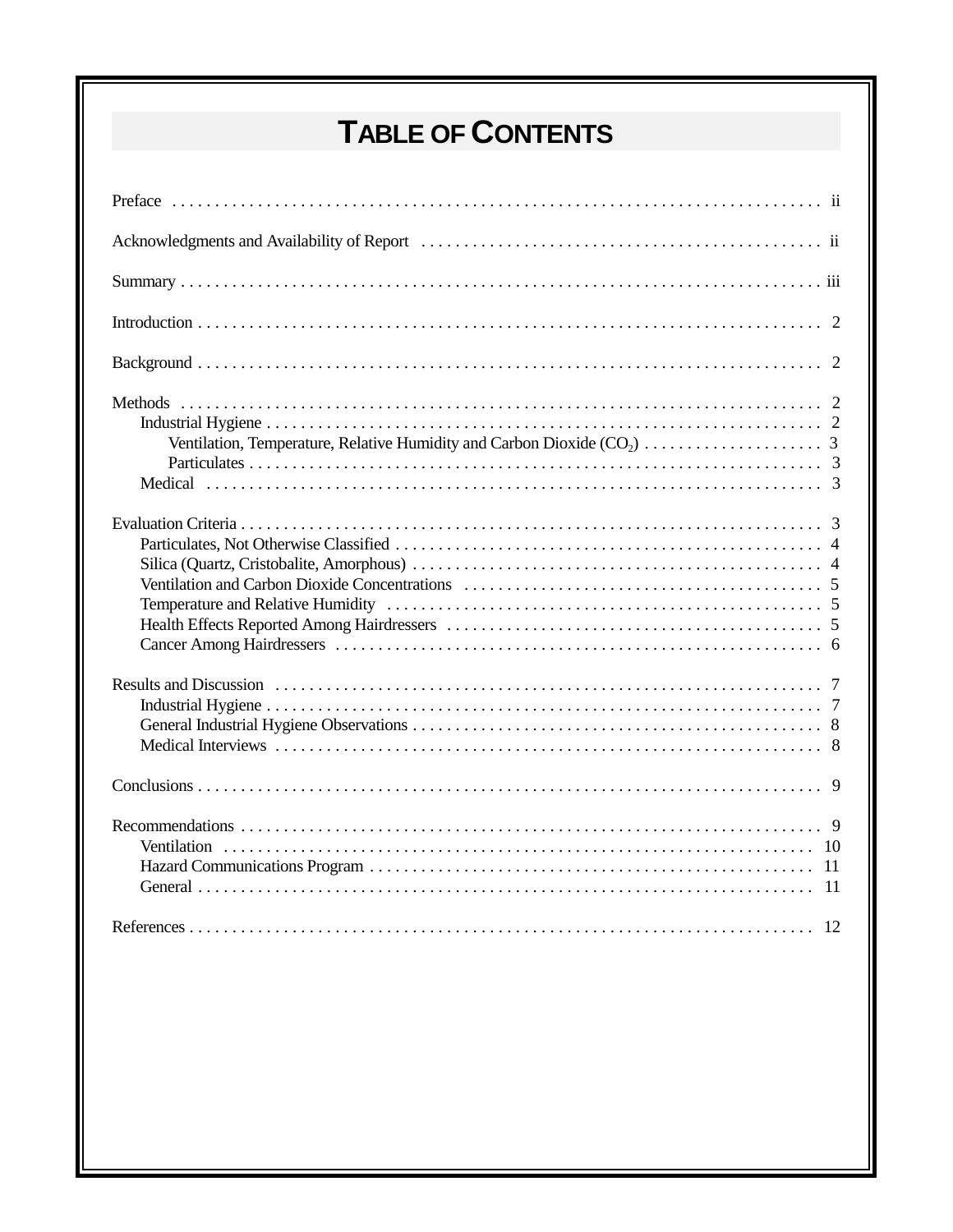# **INTRODUCTION**

On March 28, 1997, the National Institute for Occupational Safety and Health (NIOSH) received a confidential employee request to evaluate employee exposures at The Grand Experience Salon, Chicago, Illinois. The requestors expressed concern that certain health effects (i.e., allergic reactions, asthma, cancer, etc.) experienced by employees of the salon might have been associated with inadequate ventilation and exposures to chemical ingredients of products used in the salon.

On June 11–13, 1997, NIOSH investigators conducted a site visit to evaluate the ventilation system effectiveness and interview employees. The temperature, relative humidity (RH), and carbon dioxide  $(CO<sub>2</sub>)$  concentrations were measured at the beginning of the workday, in the early afternoon, and the early evening at several locations within the salon to determine the efficiency of the ventilation system. The ventilation system ducts were traced to determine if the location of outside air (OA)–intakes. General area air samples were collected for total and respirable dust during the application of artificial nails, and employee interviews were conducted. At the closing conference on June 13, 1997, verbal recommendations were provided to the management.

## **BACKGROUND**

The Grand Experience Salon opened in April 1989 at its present location on the first floor of a multi–story condominium building. The salon is physically separated from the condominium portion of the building by concrete fire walls. The portion of the building occupied by the salon is owned by the owner of the salon business, while the condominium portion is owned by the condominium owners association.

The salon ceilings are approximately 26 feet above floor level, except in the north central portion of the salon, which is divided into two floors with ceiling heights of about eight feet (from floor to ceiling).

The salon contains approximately  $3,500$  ft<sup>2</sup> of floor space  $(800 \text{ ft}^2 \text{ on the second floor})$ . On the first floor of the salon there are 20 hairstyling chairs, 6 hair drying stations/chairs, 5 hair washing basins/chairs, five nail stations, small office  $(5' \times 5')$ , dispensary (8' x 8'), restroom, waiting area, reception desk, and refreshment area. The second floor of the salon (approximately  $800 \text{ ft}^2$ ) contains a hairstyling room with four hairstyling chairs, one hair wash basin/chair, facial room, message room, an employee break room, storage room, and restroom. The dispensary/product storage area is located in the back of the salon. A washer/dryer unit located in the dispensary is used for cleaning towels used on the clients. Chemical mixtures (e.g., permanent wave solutions, hair bleaches, etc.) are prepared in the dispensary, which is equipped with general exhaust ventilation.

The salon is served by one air–conditioning package unit, which is located on the roof of the second floor, between high rise buildings. The air handling unit (AHU) for the system is located above the first floor restroom, and is accessible by ladder. The false ceiling serves as the return air plenum for the cooling system. Air is supplied and distributed to the various areas of the salon through a system of hard/flexible ducting.

The salon is open for business from 8 a.m. to 9 p.m. weekdays, and from 9 a.m. to 4 p.m. Saturdays. At the time of the NIOSH survey the salon employed 54 full– and part–time employees (49 of whom are women), including 18 hairdressers, 6 nail technicians, as well as make–up artists, message therapists, skin care technicians, receptionists, and cleaning personnel. The owner reported that the salon averages approximately 200–250 clients per day.

## **METHODS**

### **Industrial Hygiene**

A walk–through evaluation was conducted on June 11, 1997, during which the NIOSH personnel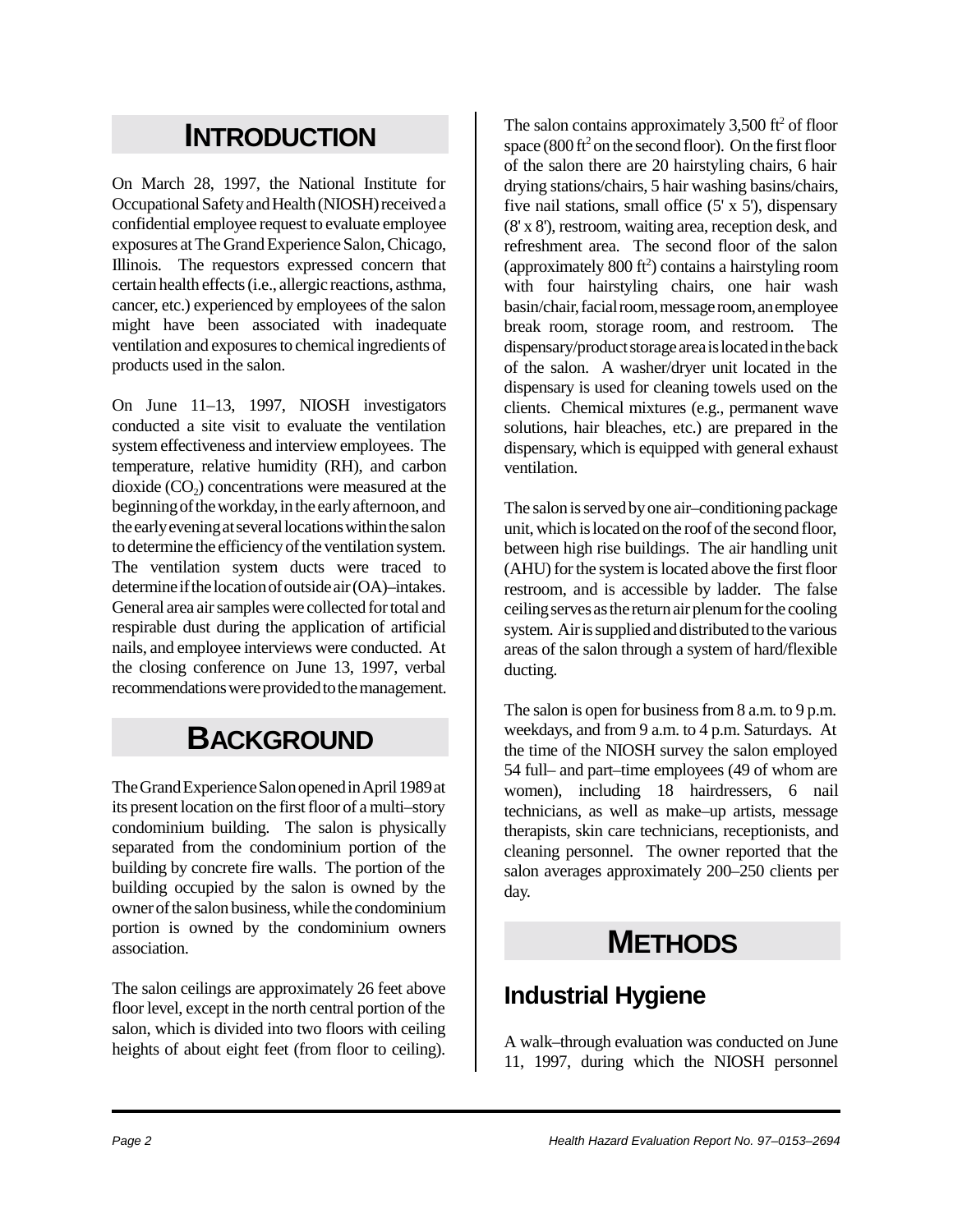familiarized themselves with the floor layout of the salon. On June 12, 1997, a ventilation system evaluation was conducted and general area air samples for particulates were collected at one artificial nail application station.

#### *Ventilation, Temperature, Relative Humidity and Carbon Dioxide (CO<sub>2</sub>)*

The ventilation system effectiveness (or adequacy of OA supply) was evaluated by measuring  $CO<sub>2</sub>$ , temperature, and RH at 12 locations throughout the salon and, for comparison, outside the building. "Real–time" CO<sub>2</sub> concentrations were measured using a Gastech Model RI–411A portable  $CO<sub>2</sub>$ indicator set in the 60–sec average mode. This battery–powered instrument uses a non–dispersive infrared–absorption detector to measure  $CO<sub>2</sub>$  in the range of 0–4975 parts per million (ppm), with a sensitivity of  $\pm 25$  ppm. Instrument zeroing and calibration were performed prior to use with "zero air" and a known concentration  $(800 \text{ ppm})$  of  $CO<sub>2</sub>$ "span gas."

The air temperature and RH were measured using a Vaisala Model HM 34 battery–powered, direct reading meter. This instrument is capable of providing direct readings for dry–bulb temperature and relative humidity, ranging from –4°F to 140°F and 0% to 100%, respectively. Instrument calibrations are performed monthly using primary standards. The ventilation system evaluation also included a visual inspection of accessible parts of the AHUs and following the ductwork to determine the location of the outdoor air intakes.

#### *Particulates*

Acrylic powders are used in the application of artificial nails. To determine if the acrylic powder used at this salon contained silica, a bulk sample of the acrylic powder used was obtained and analyzed for silica content via x–ray diffraction according to NIOSH method 7500.<sup>1</sup> To determine airborne concentrations of particulates general area air samples for total and respirable particulate were

collected at one of five nail application stations. Total particulate samples were collected on pre–weighed polyvinyl chloride (PVC) filters connected via Tygon® tubing to battery–powered sampling pumps calibrated to provide a volumetric airflow rate of 2.0 liters per minute  $(\ell$ pm). Respirable particulate samples were collected on pre–weighed PVC filters attached to a 10–mm cyclone and connected via Tygon® tubing to battery–powered sampling pumps calibrated to provide a volumetric airflow rate of  $1.7 \text{ (pm)}$ . The filters were analyzed gravimetrically for total and respirable particulate according to NIOSH Methods 0500 and 0600, respectively and via x–ray diffraction for silica according to NIOSH method  $7500$ <sup>1</sup>

#### **Medical**

Fifty–four employees work at the salon (5 males and 49 females). All professional employees (hairdressers, nail technicians, colorists, and hair coloring specialist) and front desk personnel present on the day of the evaluation were interviewed (n=30). Questions asked during the interview specifically concerned the presence of respiratory symptoms, rashes, and eye irritation. Employees were also asked about the existence of any other symptoms that they felt were related to working at the salon. MSDSs were obtained from the Goldwell company, which is a major supplier of products to the salon.

## **EVALUATION CRITERIA**

As a guide to the evaluation of the hazards posed by workplace exposures, NIOSH field staff employ environmental evaluation criteria for the assessment of a number of chemical and physical agents. These criteria are intended to suggest levels of exposure to which most workers may be exposed up to 10 hours per day, 40 hours per week for a working lifetime without experiencing adverse health effects. It is, however, important to note that not all workers will be protected from adverse health effects, even though their exposures are maintained below these levels. A small percentage may experience adverse health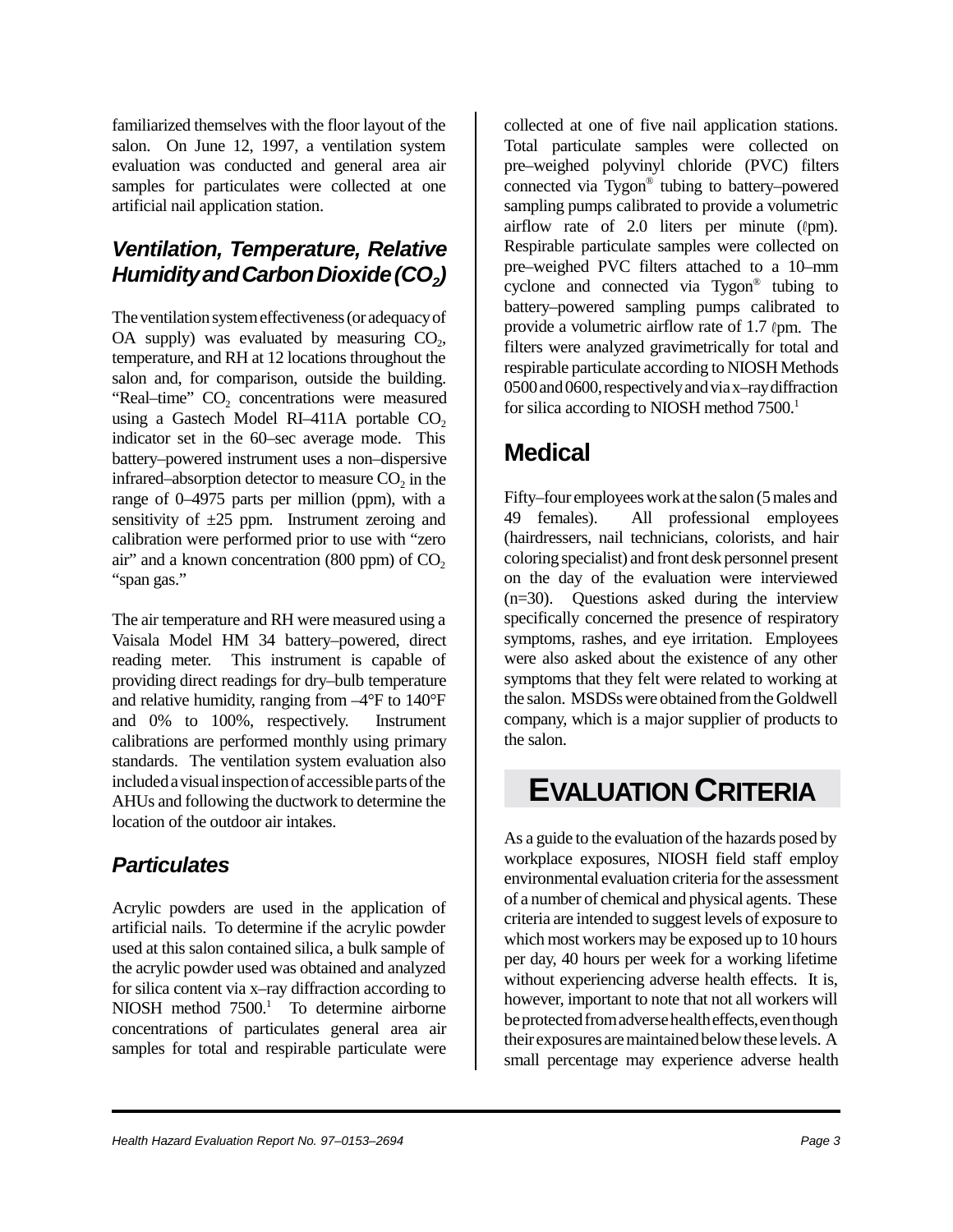effects because of individual susceptibility, a pre–existing medical condition, and/or a hypersensitivity (allergy). In addition, some hazardous substances may act in combination with other workplace exposures, the general environment, or with medications or personal habits of the worker to produce health effects even if the occupational exposures are controlled at the level set by the criterion. These combined effects are often not considered in the evaluation criteria. Also, some substances are absorbed by direct contact with the skin and mucous membranes, and thus potentially increase the overall exposure. Finally, evaluation criteria may change over the years as new information on the toxic effects of an agent become available.

The primary sources of environmental evaluation criteria for the workplace are: (1) NIOSH Recommended Exposure Limits  $(RELs)<sup>2</sup>$ , (2) the American Conference of Governmental Industrial Hygienists' (ACGIH®) Threshold Limit Values  $(TLVs<sup>®</sup>)<sup>3</sup>$  and (3) the U.S. Department of Labor, OSHA Permissible Exposure Limits (PELs)<sup>4</sup>. NIOSH encourages employers to follow whichever are the more protective criterion. The OSHA PELs reflect the feasibility of controlling exposures in various industries where the agents are used, whereas NIOSH RELs are based primarily on concerns relating to the prevention of occupational disease. It should be noted when reviewing this report that employers are legally required to meet those levels specified by an OSHA standard and that the OSHA PELs included in this report reflect the 1971 values.

A time–weighted average (TWA) exposure refers to the average airborne concentration of a substance during a normal 8– to 10–hour workday. Some substances have recommended short–term exposure limits (STEL) or ceiling values which are intended to supplement the TWA where there are recognized toxic effects from higher exposures over the short–term.

### **Particulates, Not Otherwise Classified**

Often a specific airborne particulate does not have an established occupational health exposure limit. It has been the convention to apply a generic exposure criterion in such cases. Formerly referred to as nuisance dust, the preferred terminology for the non–specific particulate ACGIH TLV criterion is now *"particulates, not otherwise classified (PNOC),"* [or *"particulates, not otherwise regulated" (PNOR)* for the OSHA PEL]. In comments to OSHA on August 1, 1988, on their "Proposed Rule on Air Contaminants," NIOSH questioned whether the proposed PEL for PNOR  $(10 \text{ mg/m}^3)$  was adequate to protect workers from recognized health hazards.<sup>2</sup>

The OSHA PEL for total PNOR is 15.0 mg/m<sup>3</sup> and  $5.0 \,\mathrm{mg/m^3}$  for the respirable fraction, determined as an 8–hour TWA. The ACGIH TLV® for exposure to a PNOC is  $10.0 \text{ mg/m}^3$  (total dust, 8-hour TWA). These are generic criteria for airborne dusts originally intended for those that do not produce significant disease or toxic effect when exposures are kept under reasonable control.<sup>5</sup> These criteria are not appropriate for dusts that have a biologic effect.

## **Silica (Quartz, Cristobalite, Amorphous)**

Crystalline silica (quartz) and cristobalite have been associated with silicosis, a fibrotic disease of the lung caused by the deposition of fine particles of crystalline silica in the lungs. Symptoms usually develop insidiously, with cough, shortness of breath, chest pain, weakness, wheezing, and non–specific chest illnesses. Silicosis usually occurs after years of exposure, but may appear in a shorter period of time if exposure concentrations are very high. The NIOSH RELs for respirable quartz and cristobalite are 50  $\mu$ g/m<sup>3</sup>, as TWAs, for up to 10 hours per day during a 40-hour work week.<sup>2</sup> These RELs are intended to prevent silicosis. However, evidence indicates that crystalline silica is a potential occupational carcinogen.<sup>6,7,8,9</sup> The OSHA PEL for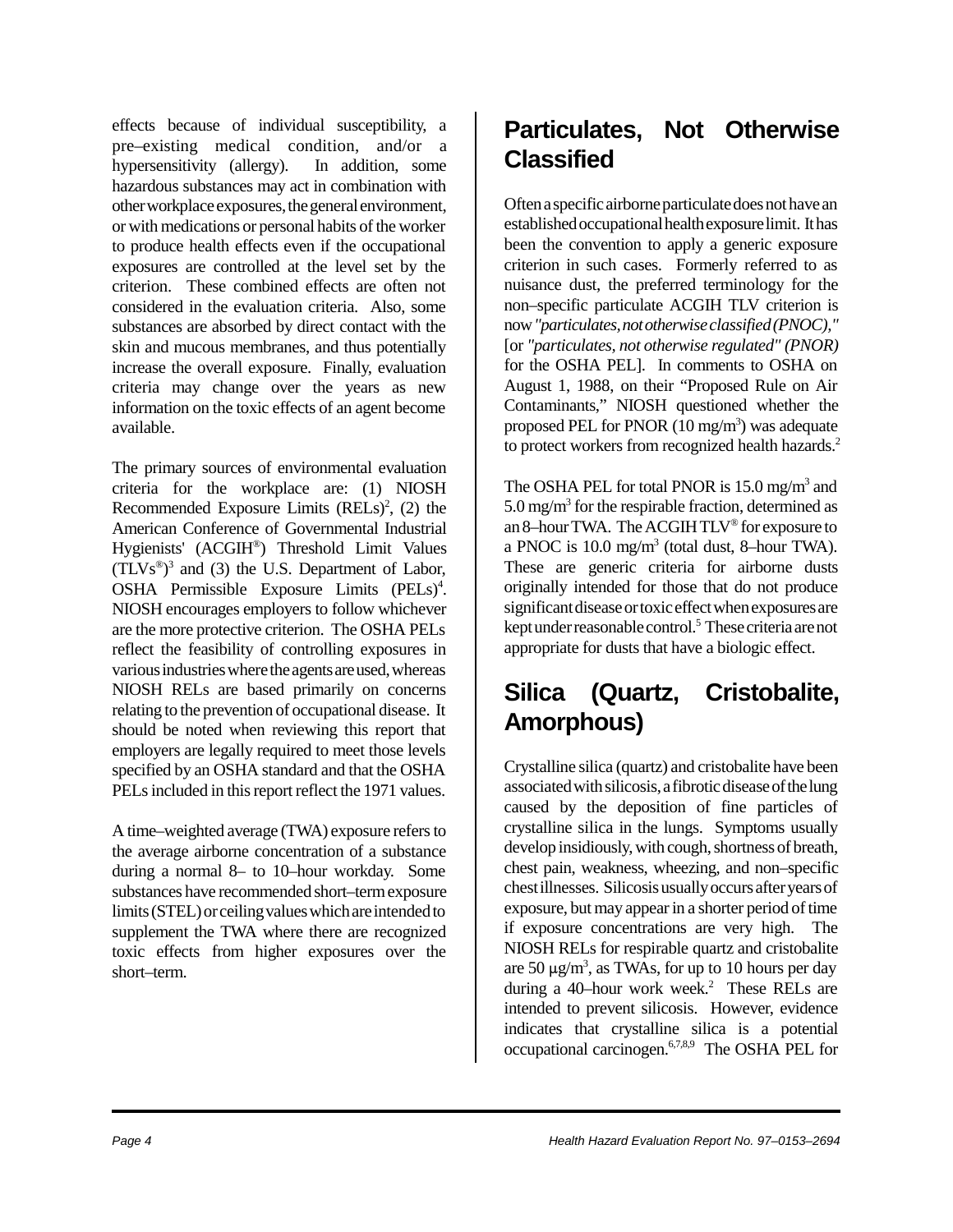respirable quartz is 10 mg/m<sup>3</sup> divided by the value "% $SiO<sub>2</sub>+2$ ." The PEL for cristobalite is  $\frac{1}{2}$  the calculated value for quartz.12 The ACGIH TLVs for respirable quartz and cristobalite are 100 and  $50 \,\mu g/m^3$ , as 8-hour TWAs, respectively.

Amorphous silica does not have a crystalline lattice molecular configuration. Historical evaluations of amorphous silica suggest that it is of low toxicity and, unlike crystalline silica (quartz), it has not been reported to produce the fibrotic nodules in lung tissue that are characteristic of crystalline silica exposure.10,11 The NIOSH REL for exposure to amorphous silica is a full–shift, total particulate TWA of  $6 \text{ mg/m}^3$ , providing the silica contains less than  $1\%$  crystalline forms.<sup>12</sup> The OSHA PEL is  $80 \,\mathrm{mg/m^3}$  divided by the % $\mathrm{SiO}_2$ , as an 8–hour TWA. The ACGIH TLV for amorphous silica containing less than 1% crystalline silica is  $10 \,\mathrm{mg/m^3}$ , inhalable particulate TWA over eight hours, and a respirable particulate TWA of 3 mg/m<sup>3</sup>.

#### **Ventilation and Carbon Dioxide Concentrations**

The OA ventilation criteria usually referenced by NIOSH investigators are those published by the American Society of Heating, Refrigerating and Air–conditioning Engineers (ASHRAE) in the ASHRAE Standard on Ventilation for Acceptable Indoor Air Quality (ASHRAE  $62-1989$ ).<sup>13</sup> Table 2 of that document specifies outdoor (fresh) air requirements for ventilation in commercial facilities. ASHRAE recommends an OA ventilation rate of 25 cfm/person for beauty shops.

Carbon dioxide is a normal constituent of exhaled breath and, if monitored, can be used as a screening technique to evaluate whether adequate quantities of OA are being introduced into an occupied space. Indoor  $CO<sub>2</sub>$  concentrations are normally higher than the generally constant ambient  $CO<sub>2</sub>$  concentration (range 300–350 ppm). Carbon dioxide concentration is used as an indicator of the adequacy of outside air supplied to occupied areas. When indoor  $CO<sub>2</sub>$ concentrations exceed 800 ppm in areas where the

only known source is exhaled breath, inadequate ventilation is suspected.<sup>14</sup> Elevated CO<sub>2</sub> concentrations suggest that other indoor contaminants may also be increased. It is important to note that  $CO<sub>2</sub>$  is not an effective indicator of ventilation adequacy if the ventilated area is not occupied at its usual level.

#### **Temperature and Relative Humidity**

Temperature and RH measurements are often collected as part of an indoor environmental quality (IEQ) investigation because these parameters affect the perception of comfort in an indoor environment. The perception of thermal comfort is related to one's metabolic heat production, the transfer of heat to the environment, physiological adjustments, and body temperature.15 Heat transfer from the body to the environment is influenced by factors such as temperature, humidity, air movement, personal activities, and clothing. The American National Standards Institute (ANSI)/ASHRAE Standard 55–1992 specifies conditions in which 80% or more of the occupants would be expected to find the environment thermally acceptable.<sup>16</sup> Assuming slow air movement and 50% RH, the operative temperatures recommended by ASHRAE range from  $68-74$ ° F in the winter, and from  $73-79$ °F in the summer. The difference between the two is largely due to seasonal clothing selection. ASHRAE also recommends that RH be maintained between 30 and 60% RH.16 Excessive humidities can support the growth of microorganisms, some of which may be pathogenic or allergenic.

### **Health Effects Reported Among Hairdressers**

Services performed by hairdressers include haircutting, cleansing, conditioning, and corrosive treatments for the hair and scalp, as well as treatments designed to hold the hair in place or change its shape, configuration, or color. $17$ Cosmetologists also perform other beauty services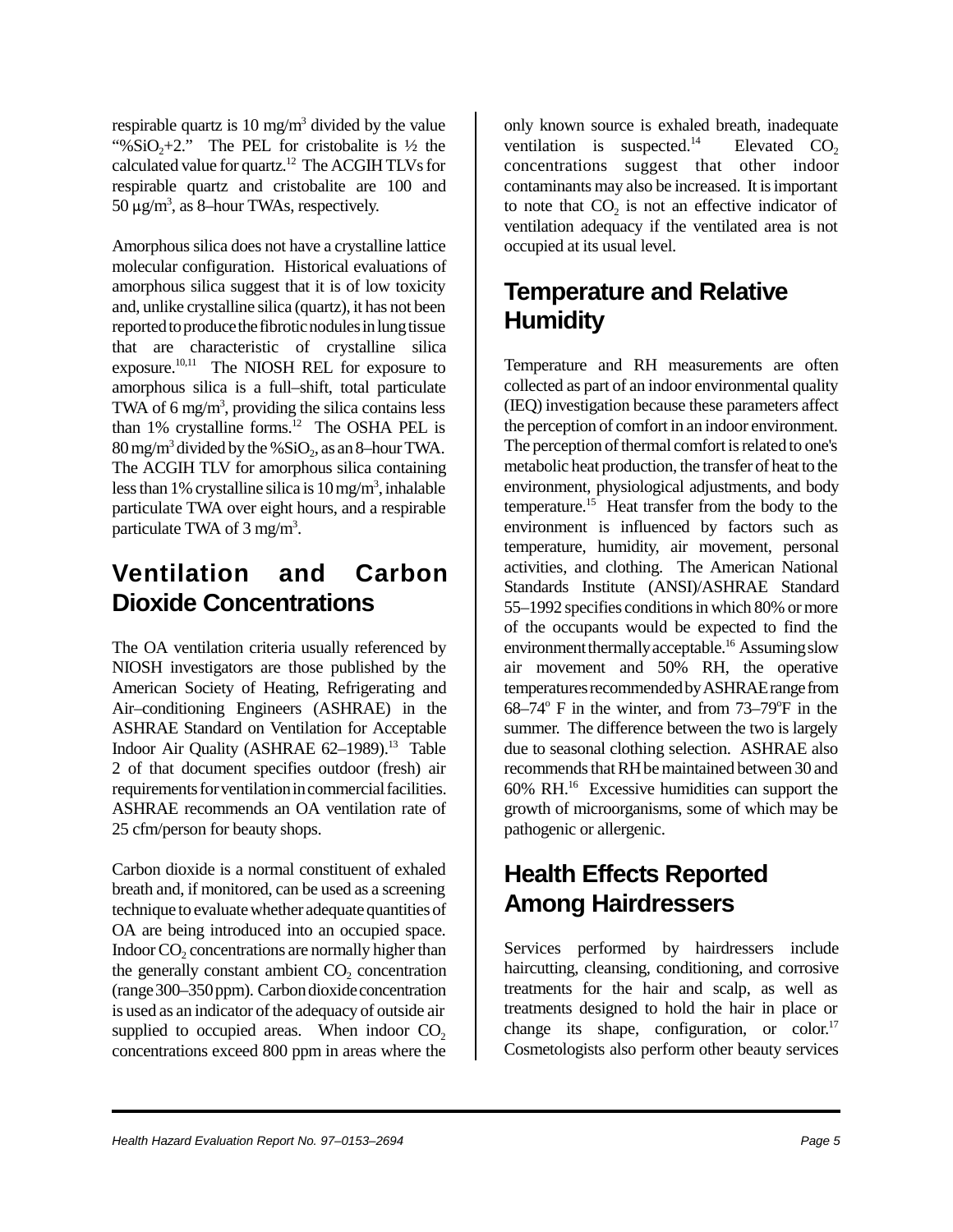such as massaging the face and neck with creams and oils, coloring eyebrows and lashes, manicuring fingernails and toenails, and hair removal.<sup>18</sup>

Many chemical compounds contained in beauty products (e.g., hairsprays, permanent wave products, dyes, bleaches, etc.) are capable of causing contact dermatitis (skin irritation), respiratory problems including bronchial irritation and occupational asthma, and other symptoms through inhalation or dermal absorption.  $^{17,18,19,20}$ 

Contact dermatitis is a well–recognized, and possibly the most frequent, occupational disease among cosmetologists. Dermatitis can seriously inhibit the effectiveness and ability of a beautician to perform the basic services of the profession.<sup>21,22</sup> Many of the products used by beauticians, including permanent wave solutions and oxidation–type hair coloring preparations, contain both dermal irritants and sensitizers.

Occupational asthma has been linked to hairdressers because of some of the chemicals used in the job. Asthma is a lung disorder characterized by reversible obstruction of the lung airway system (bronchial tubes) and causes episodic respiratory symptoms, including shortness of breath, wheezing, chest tightness, and cough. In occupational asthma, airway obstruction is caused or made worse by workplace exposure to dusts, fumes, gases, or vapors. $2<sup>3</sup>$  In the U.S., asthma occurs in about 5–10% of the general population; 15% of these cases are thought to be occupational.24 Occupational asthma among hair stylists has been associated with persulphate salts used in hair bleaches, henna, and hair dyes containing paraphenylenediamine.<sup>19,20</sup> In addition to asthmatic symptoms (i.e., shortness of breath, cough, wheezing, and chest discomfort), eye, nose, and throat irritation, headache, nausea, and vomiting following exposure to various aerosols in hairdressing salons have been recorded.<sup>19,25,26,27</sup>

#### **Cancer Among Hairdressers**

The question of whether exposure to hair dye is associated with an increased risk of cancer, particularly cancer of the breast, bladder, and non–Hodgkins lymphoma, has been examined in many epidemiologic studies of hairdressers and women who had their hair dyed. Increased risk of developing cancer is determined by having either a statistically significant increased odds ratio (the odds of having a given disease given a particular exposure [OR]) or a statistically significant increased relative risk (the risk of disease in an entire population that is associated with a particular exposure [Relative Risk–RR] ).<sup>28</sup> Statistical significance is determined by having a confidence interval (CI) that does not include the number one. Recent studies of a possible link between breast cancer and the use of dyes have not shown a statistically significant association. One study of over 118,000 women found that the rate of breast cancer among women who used hair dye was similar to that among women who did not use  $\rm{dye}^{29}$ and another found an odds ration of 1.04 (95% CI  $0.9-1.2$ .<sup>30</sup> Studies of a possible link between hair dye use, increased risk of bladder cancer, and hematopoietic cancers, including multiple myeloma and non–Hodgkins lymphoma, found conflicting results, although the associations are strongest for non–Hodgkins lymphoma. One incidence study found increased risks for non–Hodgkins lymphoma (RR 2.0; 95% CI 1.3–3.0) and leukemia (RR 1.8; 95% CI  $1.1-2.7$ <sup>31</sup> and another case control study found similar increased risk of hematopoetic cancers, particularly non–Hodgkins lymphoma.<sup>32</sup> In a prospective study, use of *black* hair dye for 20 years or more was associated with elevated rates of hematopoetic diseases in women (for non–Hodgkins lymphoma RR 4.4; 95% CI 1.3–15.2 and for multiple myeloma RR 4.39; 95% CI 1.1–18.3). This association was not seen in women who had "ever" used hair dye of varying colors. $33$  However, a prospective cohort study of nurses found no increased risk from the use of hair dye "ever" for hematopoietic cancers including non–Hodgkins lymphoma (RR=1.1; 95% CI 0.8–1.6) or chronic lymphocytic leukemia (RR 0.8; 95% CI 0.3-1.9).<sup>34</sup> A review of patients diagnosed with multiple myeloma found no relation in females between myeloma and use of hair dyes (OR 1.0; 95% CI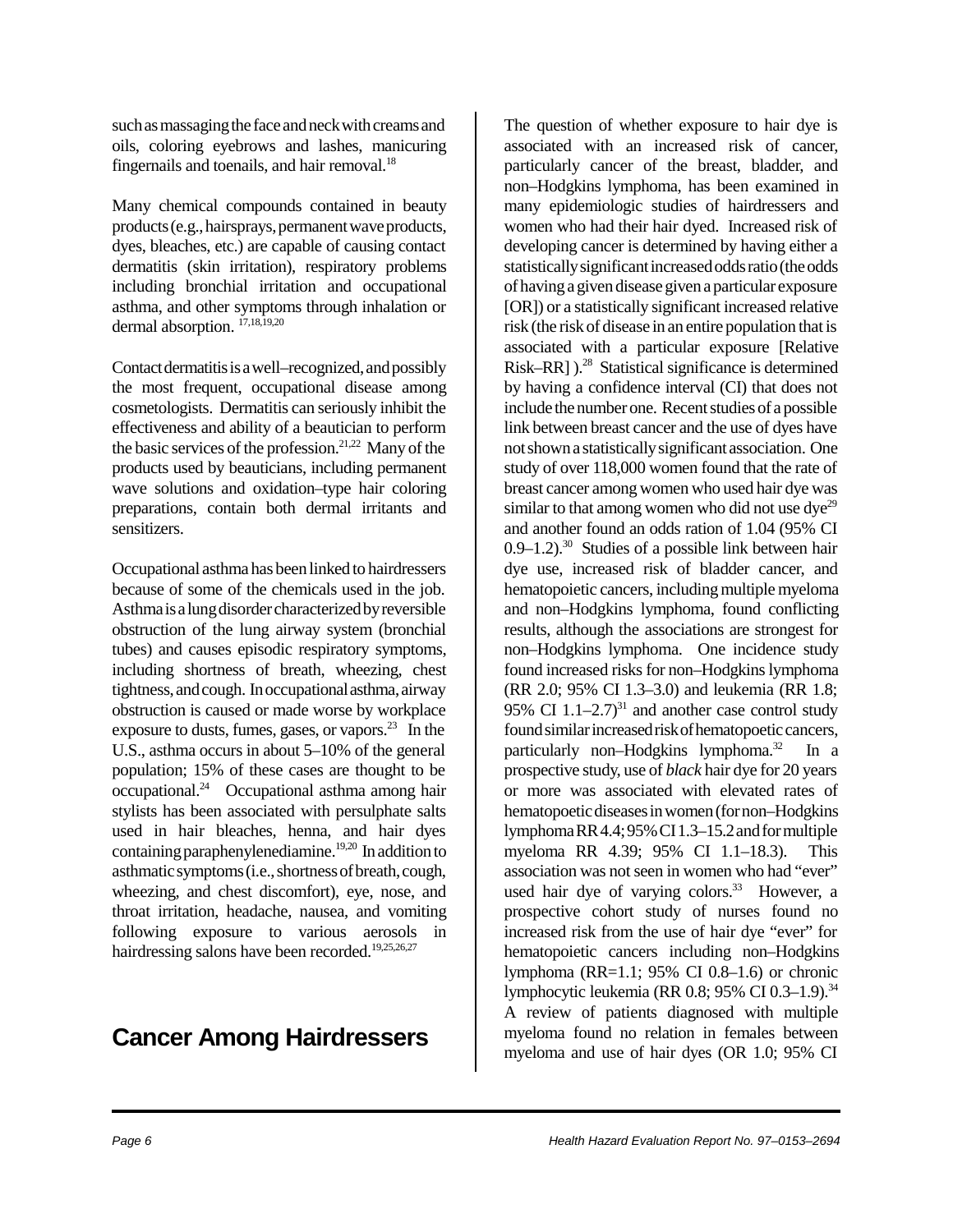0.7–1.4) or previous employment as a hairdresser  $(OR 1.1, 95\% CI 0.75-2.9).$ <sup>35</sup>

The data for bladder cancer risk from exposure to hair dyes is also conflicting. A retrospective cohort study of cancer rates in Nordic countries found an increase in bladder cancer (RR 2.1; (95% CI 1.5–2.8) for hairdressers in Denmark, but not for hairdressers in Norway or Finland. The authors noted that cigarette smoking was unlikely to account for these findings.36 Another study of hairdressers in Geneva, Switzerland, found an excess of bladder cancer in male hairdressers, but not in females, and the authors speculate that the study suggests an exposure to a "less potent" carcinogen than found in other dye workers. According to the study authors, most male hairdressers had never dyed hair and the authors hypothesized (and state that there is no firm evidence for this hypothesis) that the excess disease might be due to the use of brilliantines containing para–dimethylaminobenzene, which causes tumors in dogs. These brilliantines may also have been contaminated with 2–napthylamine, a known bladder carcinogen. Brilliantines have not been used extensively since approximately 1950.<sup>37</sup> Other studies have failed to find an association between hair dye and bladder cancer.<sup>38,39</sup>

# **RESULTS AND DISCUSSION**

#### **Industrial Hygiene**

The results of  $CO<sub>2</sub>$ , temperature, and RH measurements are presented in Table 1. These results show that indoor  $CO<sub>2</sub>$  concentrations rose throughout the day of the survey, as is typical of indoor  $CO<sub>2</sub>$  concentrations. However, all  $CO<sub>2</sub>$ readings, with the exception of the morning readings, exceeded the NIOSH guidelines of 800 ppm. Additionally, many temperature readings exceeded the range recommended by ASHRAE for indoor summer comfort, 73°F to 79°F. While all RH readings were within the range (30% to 60%) recommended by ASHRAE, the majority of readings were at the upper end of the range.

The  $CO<sub>2</sub>$  readings in the front section of the salon (i.e., the artificial nail area, the reception area, and the waiting area) were consistently the lowest. This is most likely due to the infiltration of OA through the front door of the salon, which is the only source of OA. The temperature and RH readings in the front section of the salon closely paralleled the outside air temperature and RH readings, which further suggests that OA is entering the salon through the front entrance. The highest  $CO<sub>2</sub>$  readings were generally in the dispensary, a small 8 foot by 8 foot room, located in the back of the salon, and the furthest point away from the front entrance. The lowest  $CO<sub>2</sub>$  readings were generally located in the stairway/upstairs area of the salon. This area had the fewest occupants at any one time during the day.

Visual inspection of the HVAC system and duct work revealed that there was no source of OA. The inspection and discussions with the salon owner and building maintenance personnel revealed that, at one time, OA was supplied to the salon by two routes, neither of which were operable at the time of the NIOSH survey. The building maintenance representative reported that the main OA intake had been located above the front entrance to the condominium lobby. However, inspection of the salon AHU revealed that the air duct leading into the AHU room begins just outside the fire wall separating the salon from the condominium building, thereby drawing air from the dead space above the lobby ceiling, as well as the ceiling plenum of the salon. Further discussions revealed that the condomium lobby had undergone renovations (sometime in the past two years). During the remodeling the air duct may have been disconnected, and the OA grill removed.

A second OA source was reported to come from an OA intake grill located on the face of the building, at the eastern end of the salon, about 10 feet above the sidewalk. However, inspection revealed that the duct leading from this OA intake grill to the second floor hair styling room was disconnected. It was reported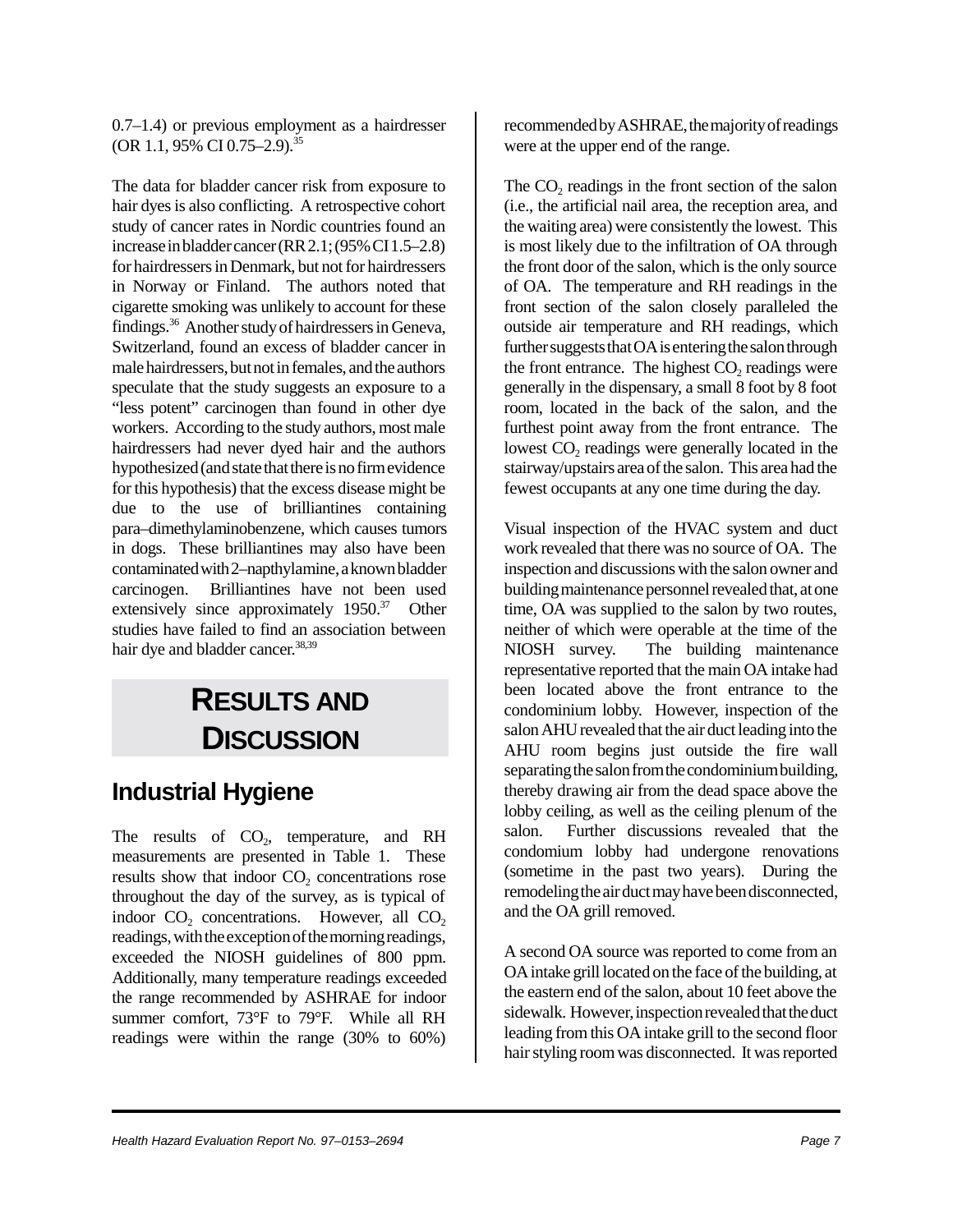that these flexible ducts are connected only during the cooler months of the year, and then disconnected during the warmer months to prevent the introduction of hot, humid air to the occupied space. Visually tracing the duct from the OA intake grill to the second floor revealed that the duct leads directly to the second floor hair styling room (i.e., the air is not properly filtered or tempered prior to being introduced to the area).

Sampling for airborne particulates during the application of artificial nails showed that total particulate and respirable particulate concentrations were less than the analytical limit of detection. These samples showed no detectable quantitites of either quartz or cristobalite. Additionally, the chemical analyses of the bulk material sample of the acrylic polymer powder used during the application of artificial nails showed that the powder did not contain detectable quantitites of quartz or cristobalite.

#### **General Industrial Hygiene Observations**

The salon dispensary was equipped with a general exhaust vent that led to the area above the ceiling of the condominium lobby. The area above the ceiling was inaccessible and there were no building plans available, resulting in an inabilty to trace the duct past this point. It is unknown where the exhaust duct leads or whether the dispensary exhaust is properly discharged to an appropriate outdoor area.

Two ozone generators were used in the salon. Ozone generators are marketed as air–purification devices to reduce or remove chemical and particulate contaminants and odors in indoor spaces. However, ozone is a potent lung irritant and exposure to elevated levels is a contributor to the exacerbation of lung disease; it is especially dangerous for persons with asthma and other chronic lung diseases, children, and the elderly. Residential ozone is produced directly by ozone generators and indirectly by ion generators and some other electronic air cleaners. There is no difference, despite some manufacturers' claims, between outdoor ozone and ozone produced by these devices.40 In an evaluation of ozone generators to determine if the use of ozone had any effect on reducing formaldehyde concentrations, the authors concluded that the use of ozone is ineffective in reducing airborne concentrations of formaldehyde. The authors further concluded that because ozone has demonstrated health hazards, and is a regulated air contaminant in both the occupational and ambient environment, the use of ozone to improve the quality of indoor air does not appear to be warranted.<sup>41</sup> In a separate literature review, which appeared in the June 1995 issue of the American Industrial Hygiene Association Journal, the author concluded that "ozone is not a practical and effective means of improving indoor air, especially in light of its potentially serious risk to health." The author further concluded "introducing ozone in indoor air may present a risk to human health" and that "detrimental effects, primarily to the respiratory system, have been well documented."42

### **Medical Interviews**

Thirty (3 males and 27 females) of the 54 workers employed at the salon were interviewed. The occupations of the employees interviewed included: hairdresser, manicurist, hair coloring specialist, and front desk personnel. Nine employees reported a history of health problems they thought might be related to their job. Three workers reported possible allergic reactions (involving cough, nasal congestion) to some of the hair spray used at the salon. In the last year, two workers reported having had skin or eye irritation, two reported carpal tunnel syndrome, and two reported either headaches or sneezing associated with pedicures. Two reported upper respiratory tract irritation at work, but they reported having had those problems before working in this salon. The remaining 21 interviewed employees did not report any work–related health problems. One hairdresser reported a malignancy (bladder cancer) and was concerned that it might be due to an exposure incurred at work.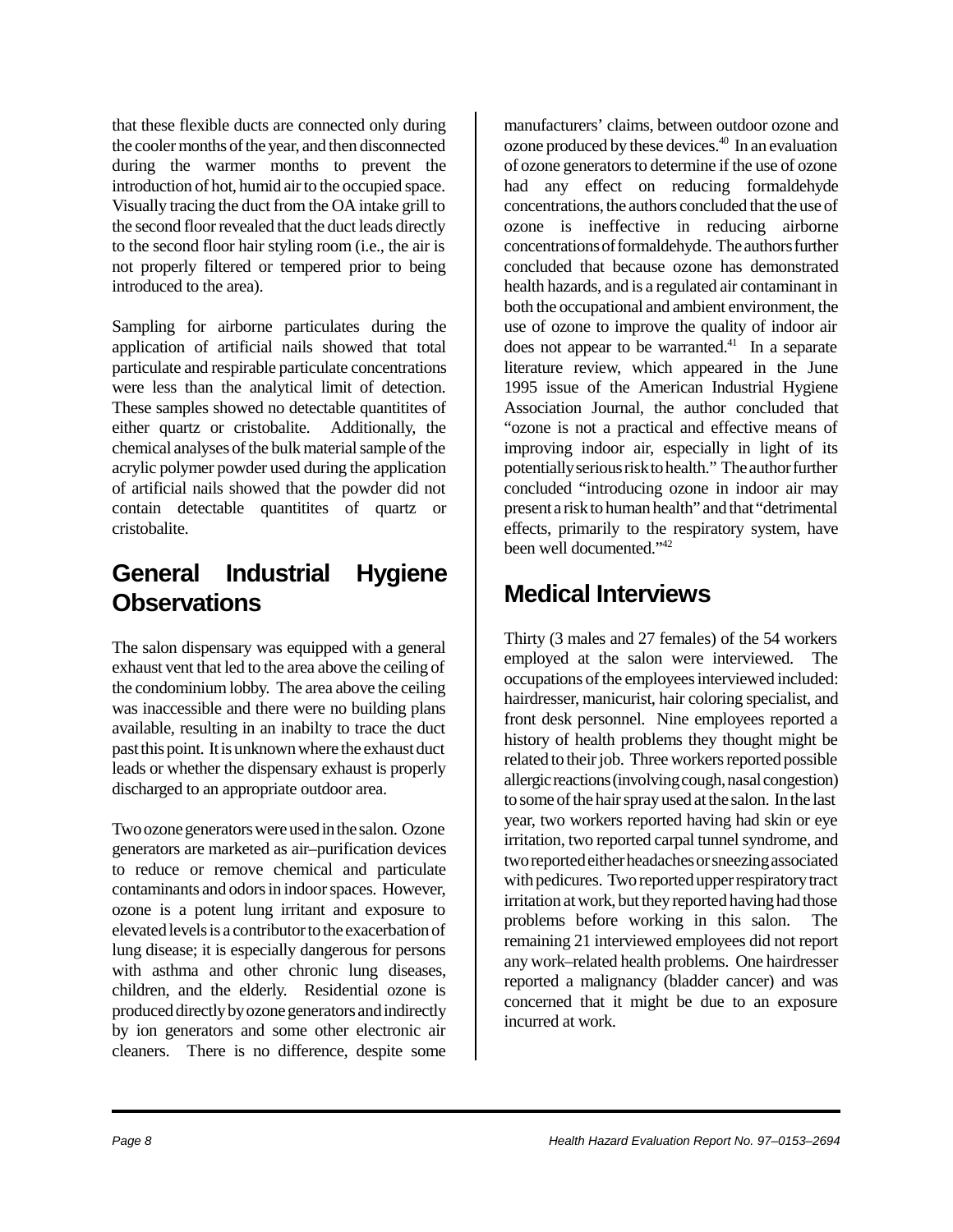Employees were permitted to smoke in the back room and in the front (waiting area) of the salon, but NIOSH investigators observed several employees smoking in other areas of the salon and some patrons were observed smoking while in the hairdressers' chair. The salon owner reported that it was the salon's policy to allow the patrons to do so. All employees interviewed who stated that they used hair dyes or permanent wave solutions reported wearing "personal protective clothing" (i.e., latex gloves and smocks) which was provided by the owner of the salon.

Hairdressers are licensed professionals in the State of Illinois. The Illinois State Board of Cosmetology requires 1200 hours of schooling, and 20 hours of continuing education per year. This salon had no written safety procedures for the mixing and handling of the chemicals used by hairdressers. According to the salon attorney, because safety training is done at school, no further training is considered necessary by the salon owners. At the time of the site visit, the salon did not keep an OSHA Log and Summary of Occupational Injuries and Illnesses (Form 200) or MSDSs for the products used in the salon.

## **CONCLUSIONS**

Visual inspection of the ventilation system showed that at the time of the NIOSH site visit, the system was not designed for the introduction of OA to the occupied spaces of the salon. Additionally, all indoor CO<sub>2</sub> measurements collected exceeded the NIOSH guidelines of 800 ppm, with the exception of those collected at the beginning of the workday. The  $CO<sub>2</sub>$  measurements showed that  $CO<sub>2</sub>$  concentrations rapidly rose after the salon was open for the day, suggesting that other indoor contaminants may also increase. The build–up of chemical emissions generated by the use of the various beauty products (i.e, permanent wave solutions, hair sprays, hair dyes, artificial nail applications, etc.) may be partially responsible for employee complaints of upper respiratory tract irritation. Additionally, the use of ozone generators and tobacco products in the

workplace (i.e., the reception area and waiting area) may contribute to employee complaints. As indicated in the Evaluation Criteria Section of this report, CO<sub>2</sub> concentrations are used as an indicator of the adequacy of OA supplied to the occupied areas. Because of the lack of an active OA–intake, the excess CO<sub>2</sub> concentrations measured, and the use of chemical compounds in the salon, the ventilation system should be redesigned to provide an OA ventilation rate of 25 cfm/person as recommended by the ASHRAE.

The salon management did not have MSDSs for products used in the salon, nor did they keep an OSHA Log of Injuries and Illnesses (Form 200) as required by the Occupational Safety and Health Act. Employees did not receive hazardous substances training as required under the OSHA Standard (29 CFR 1910.1200). Latex gloves issued to employees for use when mixing bleaches, permanent wave solutions, and other chemicals are not appropriate protection against the potential skin hazards involved.

NIOSH investigators were unable to determine the nature and extent of employees' past exposures to hair dyes due to a number of unknown variables including changes in dye formulations over the years.

### **RECOMMENDATIONS**

The basic principles for controlling airborne contaminants in the occupational environment consist of substitution, isolation, and ventilation. Product substitution and ventilation are the two choices best suited for controlling airborne contaminants in beauty salons. Product substitution (i.e., elimination) is the first and most effective method of controlling airborne contaminants and should be used whenever possible. In instances where product substitution is not feasible, local exhaust or dilution ventilation should be used to remove chemical contaminants generated from the various beauty products used. Reports from the Surgeon General and the National Research Council (NRC) have concluded that exposure to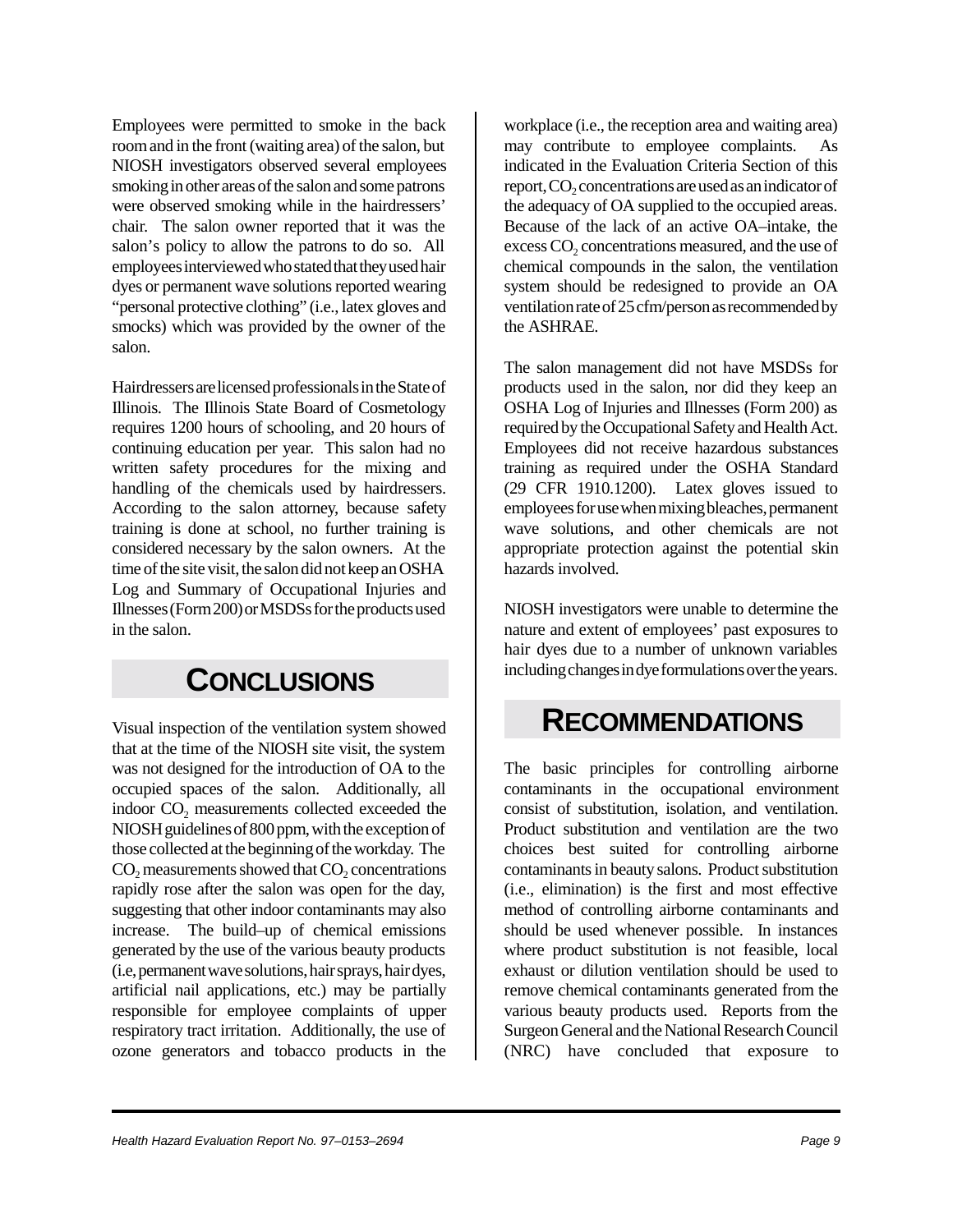environmental tobacco smoke (ETS) may be associated with a wide range of health (e.g., lung cancer) and comfort (e.g., eye, nose, and throat irritation and odor) effects. 43,44,45,46,47,48 NIOSH has concluded that ETS may be related to an increased risk of lung cancer and possibly heart disease in occupationally–exposed workers who do not themselves smoke.<sup>49</sup> As discussed at the closing conference on June 13, 1997, the following recommendations are offered to alleviate employee symptoms.

### **Ventilation**

The architectural redesign of the salon should incorporate the ASHRAE recommendations for acceptable indoor air quality to avoid the inherent design problems that contributed to the current indoor environmental quality problems in the building.

1. The general exhaust duct leading from the dispensary to the area above the condominium ceiling lobby was inaccessible, and it should be determined where this duct ultimately ends. The dispensary should be designed to include a local exhaust ventilation system to discharge potentially contaminated air directly outdoors. The exhaust stack should be located away from any area where outside air intakes are located to prevent the potential reentrainment of contaminated air. The dispensary should be under negative pressure in relation to the salon.

2. The HVAC system should be connected to an OA intake and should introduce OA at a rate sufficient for sustained occupancy of the maximum number of persons expected in the salon at any one time. The ASHRAE guidelines suggest that outside air be supplied at a rate of 25 cfm/person for beauty salons. To ensure adequate distribution of OA (currently 100% recirculated air) the ventilation system should be modified to provide OA intakes, or it should be replaced with a system that has this capability. The OA intake rate should then be adjusted, and these flowrates measured, to assure a minimum total rate

based on the maximum number of persons expected to occupy the salon at any one time.

3. Negative pressure conditions are generally not recommended for buildings for numerous reasons. These include the possibility of capture and/or re–entrainment of contaminants and odors exhausted from inside the building and/or sources outside (e.g., vehicle exhausts), respectively, as well as interference with the flue draw on gas– or oil–fired appliances. Also, air infiltrating due to negative pressure will enter by paths of least resistance rather than according to any plan, so its distribution may not occur in a desirable pattern (e.g., drafts may occur, temperatures in some areas may be hard to control, etc.). Also, if the building is under negative pressure, exhaust flow for at least some of the exhaust fans will be partially restricted as they work against a greater–than–designed pressure differential. Negative pressure leading to the infiltration of substantial quantities of air may also lead to high relative humidities in the building during the summer, as humid outside air enters the building without passing the cooling coils in the AHUs first. To avoid these problems, total outside–air intake rates for buildings should typically exceed total exhaust rates by about 5% to 10% to ensure that the building remains under slight positive pressure.<sup>50</sup> However, there are current theories suggesting that during the winter in northern climates, positive pressure will force moisture in the building to migrate from the interior building spaces through the interstitial space of the exterior walls.<sup>51</sup> Therefore, a qualified engineering firm should be consulted to insure the proper placement of vapor barrier systems.

4. Preventive maintenance is a critical component in controlling biological growth in indoor environments. The AHU should be inspected on a monthly basis and cleaned as necessary. The air supply should be properly filtered and the filters should be changed regularly. The evaporator coils and condensate drain pans should be cleaned routinely to prevent the growth and/or accumulation of microorganisms that could enter the airstream and affect the indoor air quality. A record of all cleaning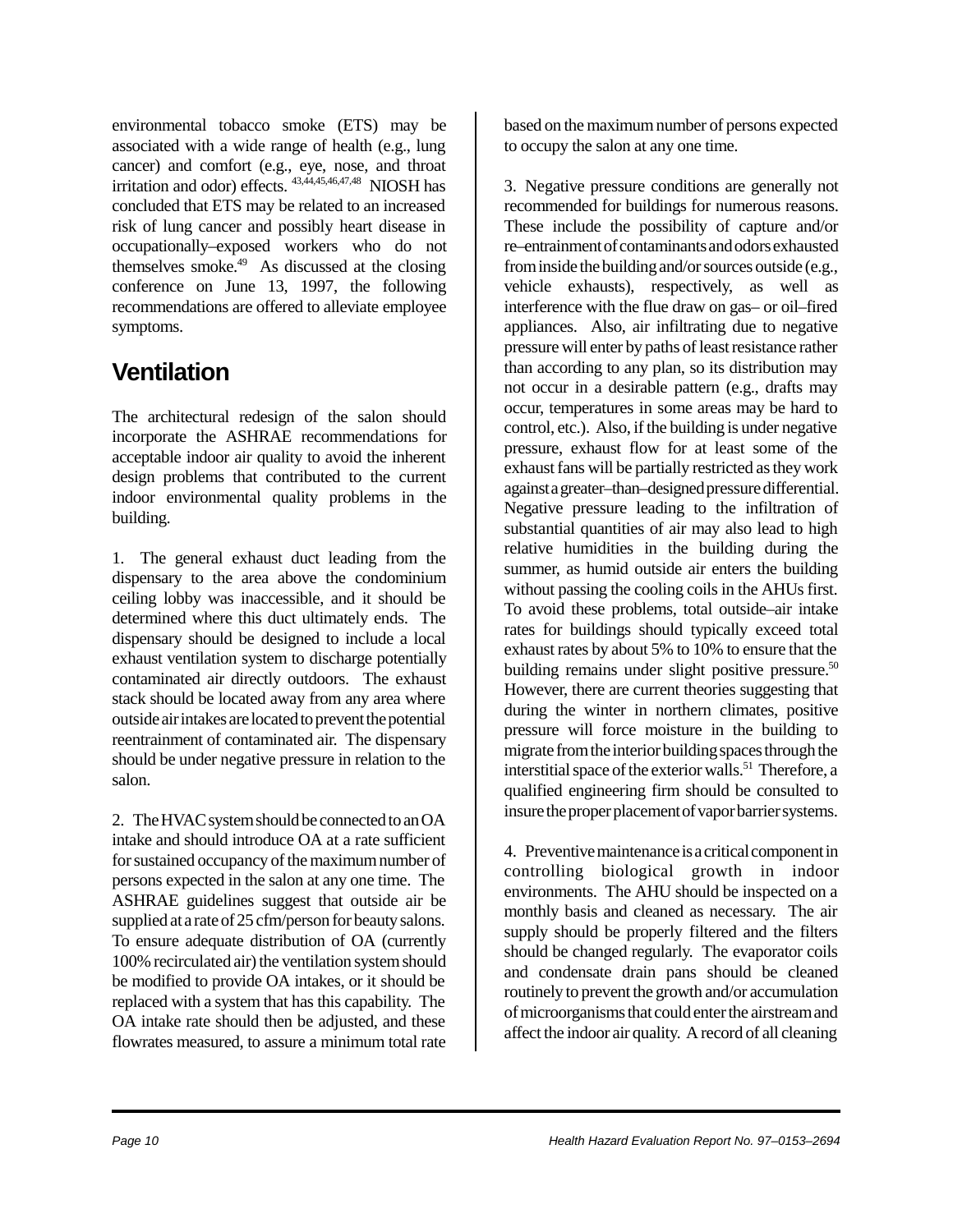performed should be kept and any potential problems corrected.

### **Hazard Communications Program**

Employers cannot comply partially, or on occasion, with the hazard communications standard. In order to be effective, worker protections must be complete, ongoing, and permanent. Although many safety issues are addressed in the hairdressers' training, workplace–specific hazard communication training is a requirement of OSHA and must be incorporated by the salon. At the time of the NIOSH site visit, there was no written hazard communications program and no MSDSs for any products used in the salon.

The OSHA hazard communications standard (29 CFR 1910.1200) states that employers shall develop and implement a written Hazard Communications (HAZCOM) Program that consists of: (1) labeling; (2) MSDSs; (3) employee information training; (4) a current list of all chemicals used in the workplace updated to include all new chemicals as they are received. The information shall be kept in a central location that is easily accessible to all employees, including any contractor or subcontractor.

**Employee Training:** The OSHA standard specifies that employees shall be trained in the following: (1) methods used to detect the presence of hazardous chemicals; (2) physical and health hazards of chemicals used; (3) measures to protect themselves from exposure; (4) the Hazard Communications program itself; and (5) how to read and understand an MSDS. Training shall be conducted annually, and upon initial employment.

1. An inventory of all products used in the salon should be conducted, and MSDSs for all products used should be obtained from the manufacturer or distributor.

2. Hairdressers should receive regular and repeated education about the potential hazards in the workplace. When possible, products that contain known chemical allergens should be replaced by those that do not. Hairdressers should remain aware of proper work practices, such as handwashing, and should be provided with appropriate protective gloves, to minimize exposure to chemical compounds.

3. Hairdressers with a history of asthma or allergic reaction to chemicals, or who experience respiratory or skin irritation problems, should inform their physicians about their exposures at work.

#### **General**

1. To prevent hand–to–mouth transfer of workplace chemicals, eating and drinking should be prohibited at work stations.

2. Personal hygiene measures should be practiced, such as washing prior to eating, drinking or smoking, and prior to leaving the workplace.

3. Communication between management and employees should be increased to facilitate the exchange of concerns about environmental conditions in the building. Employees should be made aware of the problems with the building and decisions made by management to address those problems.

4. Worker exposure to ETS is most efficiently and completely controlled by eliminating tobacco use from the workplace. To facilitate elimination of tobacco use, employers should implement smoking cessation programs for employees. Customers should be instructed not to smoke while in the salon due to potential heath effects to employees. Management and employees should work together to develop appropriate policies consistent with the following principles:

(a) The smoking policy should provide a smoke-free environment for all employees. This recommendation is in accordance with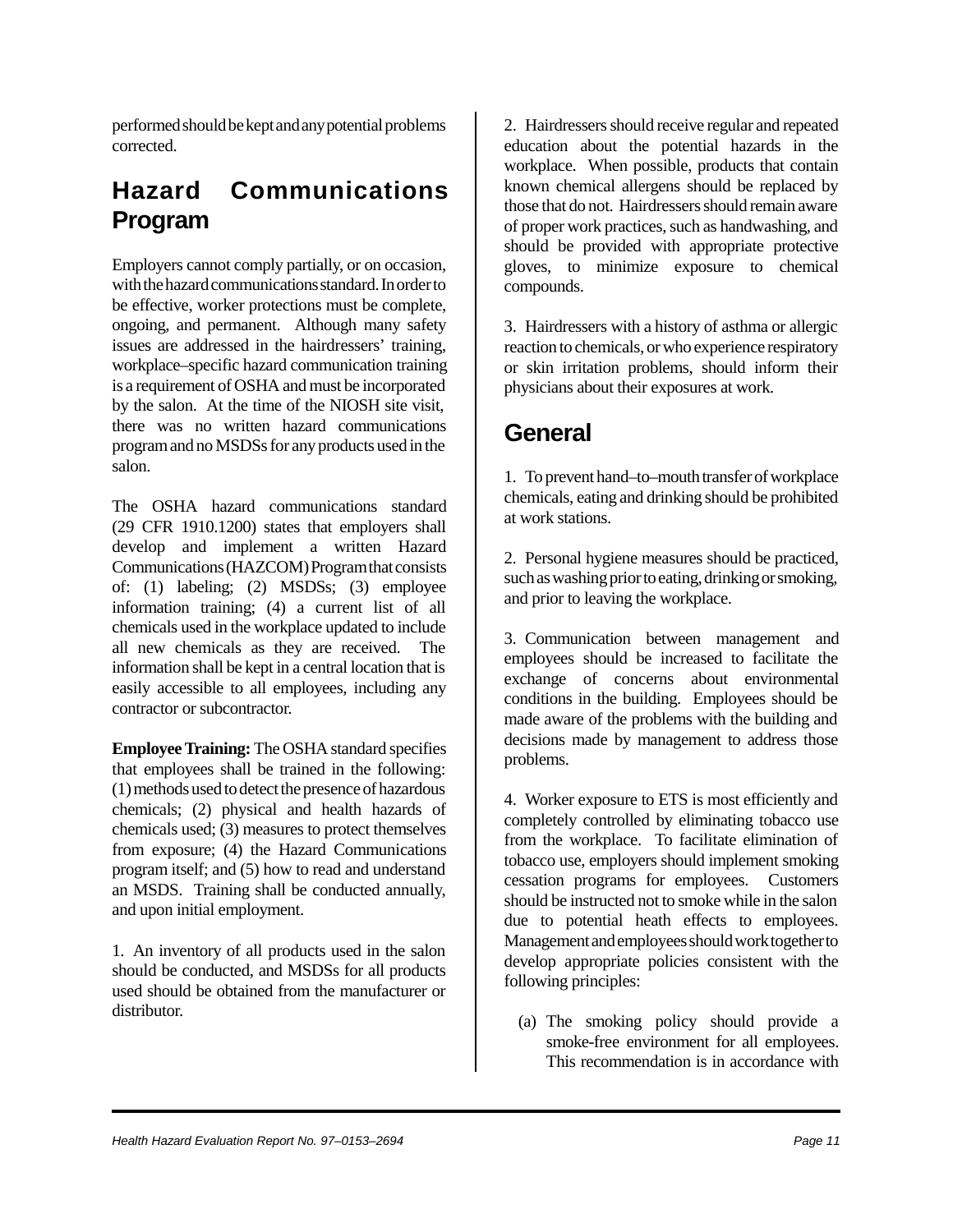NIOSH guidelines which recommend a smoke-free environment in the workplace and applies to smoking by clients and visitors, as well as by employees.<sup>49</sup>

(b) The most direct and effective method of eliminating ETS from the workplace is to prohibit smoking in the workplace. However, if smoking is permitted in the workplace, it should be restricted to designated smoking areas. These areas should be enclosed and provided with a *dedicated exhaust system* (room air directly exhausting to the outside), an arrangement which eliminates the possibility of re–entrainment and recirculation of any secondary cigarette smoke. In addition, *the smoking area should be under negative pressure relative to surrounding occupied areas*. ASHRAE recommends that ventilation systems supplying the smoking lounge should be capable of providing at least 60 cfm of outdoor air per person. $13$  This air can also be obtained from the surrounding spaces (transfer air) if it is relatively uncontaminated.

## **REFERENCES**

1. NIOSH [1994]. NIOSH manual of analytical methods. 4th Edition. Cincinnati, OH: U.S. Department of Health and Human Services, Public Health Service, Centers for Disease Control and Prevention, National Institute for Occupational Safety and Health, DHHS (NIOSH) Publication No. 94–113.

2. NIOSH [1992]. Recommendations for occupational safety and health: compendium of policy documents and statements. Cincinnati, OH: U.S. Department of Health and Human Services, Public Health Service, Centers for Disease Control, National Institute for Occupational Safety and Health, DHHS (NIOSH) Publication No. 92–100.

3. ACGIH [1996]. 1996 TLVs® and BEIs®: threshold limit values for chemical substances and physical agents and biological exposure indices.

Cincinnati, OH: American Conference of Governmental Industrial Hygienists.

4. Code of Federal Regulations [1989]. 29 CFR 1910.1000. Washington, DC: U.S. Government Printing Office, Federal Register.

5. ACGIH [1986]. Documentation of threshold limit values and biological exposure indices for chemical substances and physical agents.<br>Cincinnati, OH: American Conference of American Conference of Governmental Industrial Hygienists.

6. NIOSH [1974]. Abrasive blasting respiratory protective practices. Washington, DC: U.S. Department of Health, Education, and Welfare, Public Health Service, Center for Disease Control, National Institute for Occupational Safety and Health, DHEW (NIOSH) Publication No. 74–104, p106.

7. IARC [1987]. IARC monograms on the evaluation of carcinogenic risk of chemicals to humans: silica and some silicates. Vol 42. Lyons, France: World Health Organization, International Agency for Research on Cancer, pp 49,51,73–111.

8. NIOSH [1988]. NIOSH testimony to the U.S. Department of Labor: statement of the National Institute for Occupational Safety and Health. Presented at the public hearing on OSHA PELs/crystalline silica, July 1988. NIOSH policy statements. Cincinnati, OH: U.S. Department of Health and Human Services, Public Health Service, Centers for Disease Control, National Institute for Occupational Safety and Health.

9. DHHS [1991]. Sixth annual report on carcinogens: summary 1991. Research Triangle Park, NC: U.S. Department of Health and Human Services, Public Health Service, National Institute for Environmental Health Sciences, pp 357–364.

10. Hathaway GJ, Proctor NH, Hughes JP, and Fischman MJ [1991]. Proctor and Hughes' Chemical Hazards of the Workplace. 3rd. ed. New York, NY: Van Nostrand Reinhold.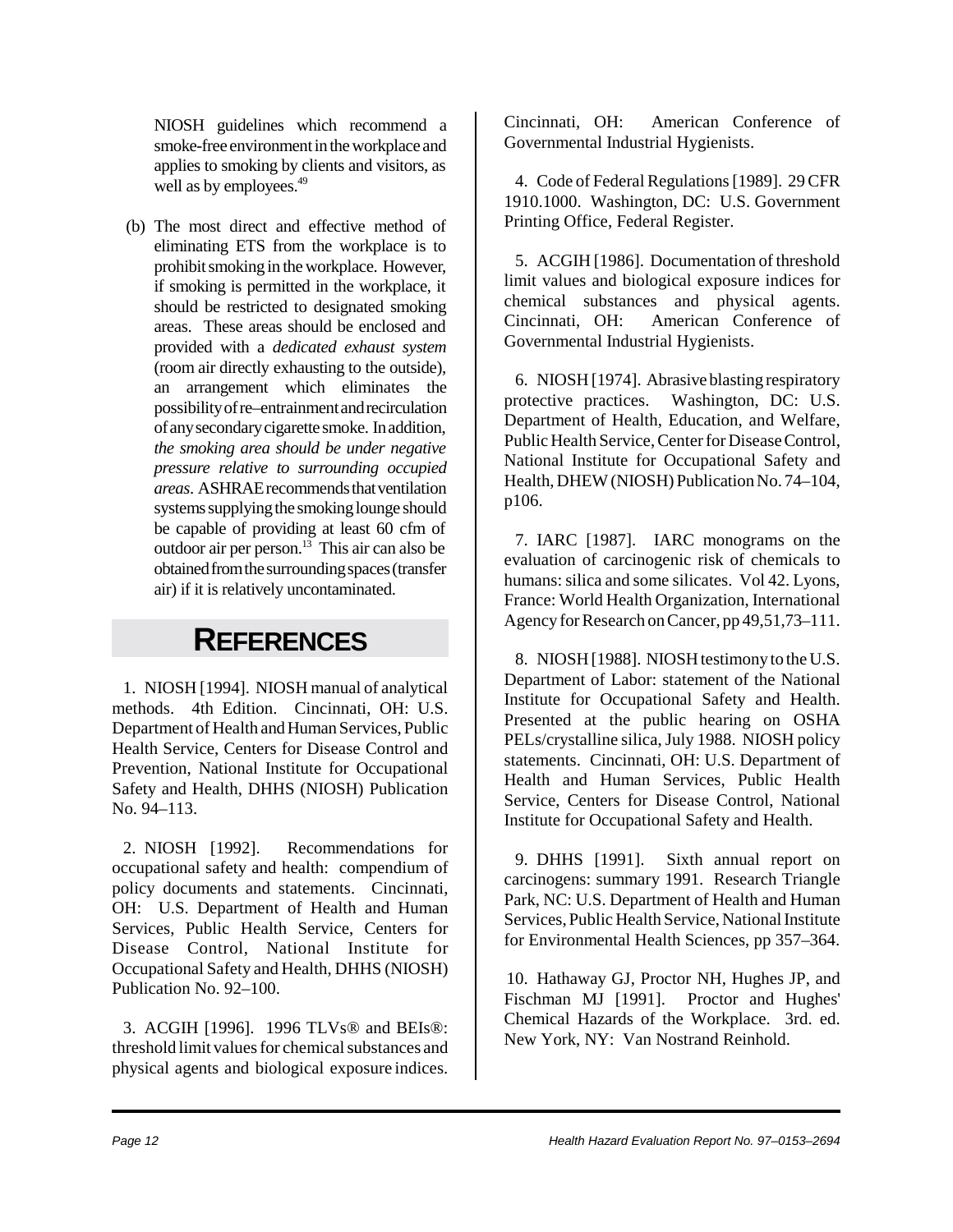11. NIOSH [1986]. Occupational respiratory diseases. Cincinnati, OH: U.S. Department of Health and Human Services, Public Health Service, Centers for Disease Control, National Institute for Occupational Safety and Health, DHHS (NIOSH) Publication No. 86–102.

12. NIOSH [1994]. Pocket Guide to Chemical Hazards. Cincinnati, Ohio: U.S. Department of Health and Human Services, Public Health Service, Centers for Disease Control and Prevention, National Institute for Occupational Safety and Health, DHHS (NIOSH) Publication No. 94–116.

13. ASHRAE [1989]. Ventilation for acceptable indoor air quality. Atlanta, Georgia: American Society of Heating, Refrigerating, and Air conditioning Engineers. ANSI/ASHRAE Standard 62–1989.

14. 59 Federal Register 15969 [1994]. Occupational Safety and Health Administration: indoor air quality; proposed rule. To be codified at 29 Code of Federal Regulations, Parts 1910, 1915, 1926, and 1928. Washington, D.C.: U.S. Government Printing Office.

15. NIOSH [1986]. Criteria for a recommended standard: occupational exposure to hot environments, revised criteria. Cincinnati, OH: U.S. Department of Health and Human Services, Public Health Service, Centers for Disease Control, National Institute for Occupational Safety and Health, DHHS (NIOSH) Publication No. 86–13.

16. ASHRAE [1992]. Thermal environmental conditions for human occupancy. American National Standards Institute/ASHRAE standard 55–1992. Atlanta, GA: American Society for Heating, Refrigerating, and Air–Conditioning Engineers, Inc.

17. Center for Chemical Hazard Assessment, Syracuse Research Corporation [1980]. Information profiles on potential occupational hazards. Volume III. Industrial processes

(hairdressing and barbering). Prepared for the National Institute for Occupational Safety and

Health (NIOSH) under Contract No. 210–78–0019.

18. Heacock HJ, Rivers JK [1986]. Occupational diseases of hairdressers. Canadian Journal of Public Health 77:109–113.

19. Blainey AD, Oliver S, Cundell D, Smith RE, Davies RJ [1986]. Occupational asthma in a hairdressing salon. Thorax 41:42–50.

20. Pepys J, Hutchcroft BJ, Breslin AB [1976]. Asthma due to chemical agents: pursulphate salts and henna in hairdressers. Clinical Allergy 6:399–404.

21. Stovall GK, Levin L, Oler J [1983]. Occupational dermatitis among hairdressers. JOM 25(12):871–878.

22. Nethercott JR, MacPherson M, Choi BCK, Nixon P [1986]. Contact dermatitis in hairdressers. Contact Dermatitis 14:73–79.

23. Newman–Taylor AJ [1980]. Occupational asthma. Thorax 35:241–245

24. Blanc P. [1987]. Occupational asthma in a national disability survey. Chest. 92(4):613–7.

25. Palmer A, Renzetti AD, Gillam D [1979]. Respiratory disease prevalence in cosmetologists and its relationship to aerosol sprays. Env Res 19:136–153.

26. Schwartz HJ, Arnold JL, Strohl KP [1990]. Occupational allergic rhinitis in the hair care industry: reactions to permanent wave solutions. JOM 32(5):473–475.

27. NIOSH [1976]. Health hazard determination report: Radiant Lady Beauty Salon, Inc., Denver, CO. Cincinnati, OH: U.S. Department of Health, Education, and Welfare, Public Health Service,

*Health Hazard Evaluation Report No. 97–0153–2694* Page 13 Page 13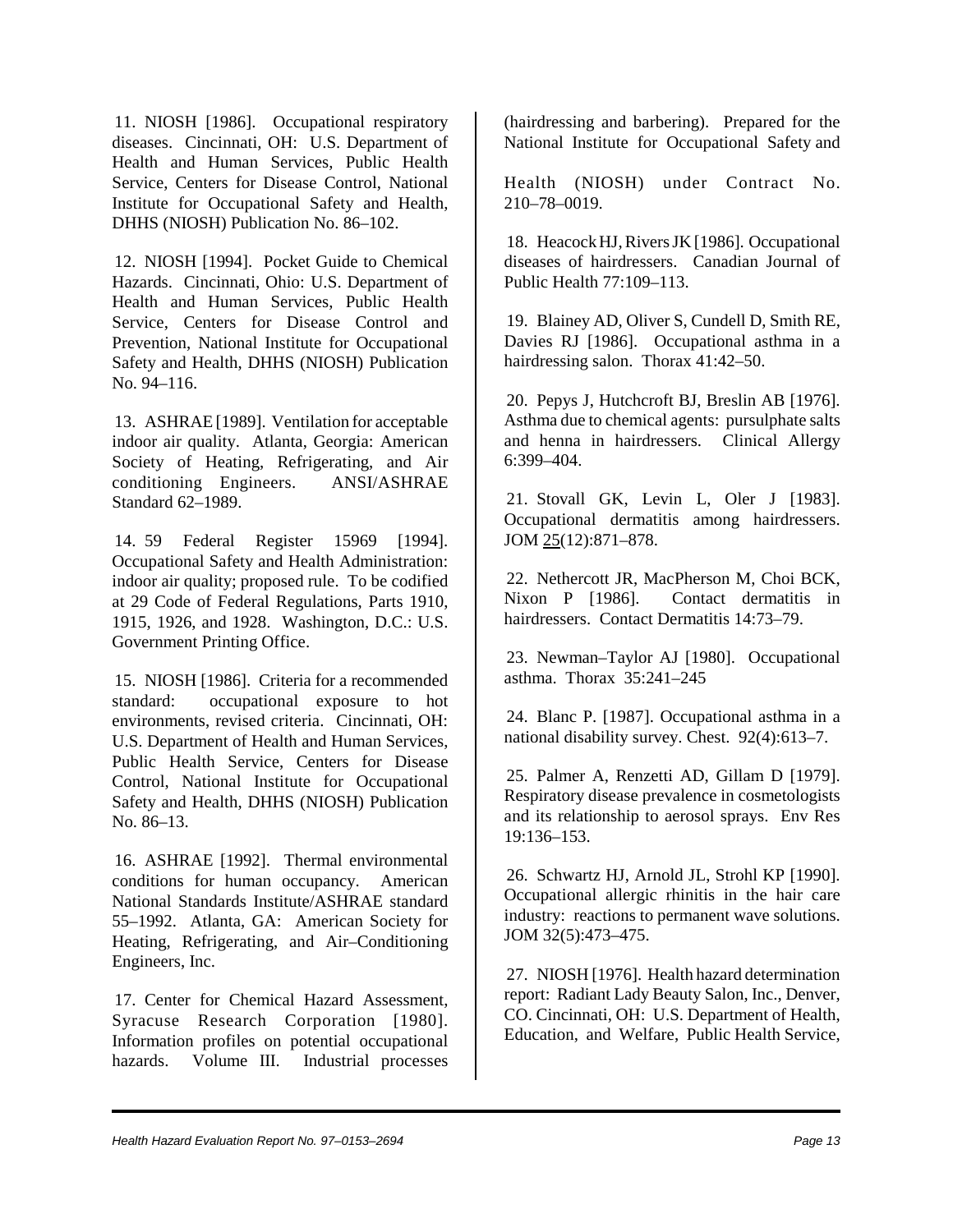National Institute for Occupational Safety and Health, NIOSH Report No. 75–128–262.

28. Last JM [1995]. A Dictionary of Epidemiology. Oxford: Oxford University Press, pp. 145.

29. GreenA, Willett WC, Colditz, et al. [1987]. Use of permanent hair dyes and risk of breast cancer, J Natl Cancer Inst, 79(2):253–257.

30. Nasca PC, Baptiste MS, Field NA, et al. [1992]. An epidemiologic case–control study of breast cancer and exposure to hair dyes, Annals of Epidemiology 2(5):577–586..

31. Cantor KP, BlairA, Everett G [1988]. Hair dye use and the risk of leukemia and lymphoma. Amer J Public Health 78(5):570–1.

32. Zahm SH, Weisen urger DD, Babbitt PA,et al. [1992]. Hair coloring products and the risk of lymphoma, myultiple myeloma, and chronic lymphocytic leukemia. Amer J Public Health 82(7):990–997.

33. Thun MJ, Altekruse SF, Namboodiri MM [1994]. Hair dye use and risk of fatal cancers in U.S.women. J Natl Cancer Inst 86(3):210–215.

34. Grodstein F, Hennekens CH, Colditz GA [1994]. A prospective study of permanent hair dye use and hematopoietic cancer. J Natl Cancer Inst 86(19): 1466–1470.

35. Herrinton LJ, Weiss NS, Koepsell TD, et al. [1994]. Exposure to hair–coloring products and the risk of multiple myeloma. Amer Jrnl Pub Hlth 84(7):1142–4.

36. Skov T, Andersen A, Malker H, et al. [1990]. Risk for cancer of the urinary bladder among hairdressers in the Nordic countries. Am J Ind Med, 17:217–223.

37. Gruberran E, Raymond L, Sweetnam P [1985]. Increased risk for male bladder cancer among a cohort of male and female hairdressers

from Geneva. Intl J of Epidemiology 14 (4):549–554.

38. Hartge P, Hoover R, Altman R. et al. [1992]. Use of hair dyes and risk of bladder cancer. Cancer Research, 42(11):4784–4787.

39. Nomura A, Kolonel LN, Yoshizawa CN [1989]. Smoking, alcohol, occupation, and hair dye use in cancer of the lower urinary tract. Am J of Epidemiology 130(6):1159–1163.

40. American Lung Association [1997]. Residential Air Cleaning Devices: Types, Effectiveness, and Health Impact. American Lung Association, 1726M Street, NW, Washington,  $D C$ 

41. Esswein EJ, Boeniger MF [1994]. Effect of an Ozone–Generating Air–Purifying Device on Reducing Concentrations of Formaldehyde in Air. Appl. Occup. Environ. Hyg. 9(2), February 1994.

42. Boeniger MF [1995]. Use of Ozone Generating Devices to Improve Indoor Air Quality. Am. Ind. Hyg. Assoc, J. 56:590–598, June 1995.

43. U.S. DHHS [1986]. The health consequences of involuntary smoking. A report of the surgeon general. U.S. Department of Health and Human Services, Public Health Service, Office of the Assistant Secretary of Health, Office of Smoking and Health. DHHS Publication No. (PHS)87–8398.

44. DHEW [1979]. Smoking and health: a report of the Surgeon General. Office on Smoking and Health. Washington, D.C.: U.S. Department of Health, Education and Welfare, U.S. Government Printing Office.

45. DHHS [1982]. The health consequence of smoking––cancer: a report of the Surgeon General. Office on Smoking and Health. Washington, D.C.: U.S. Department of Health and Human Services, U.S. Government Printing Office.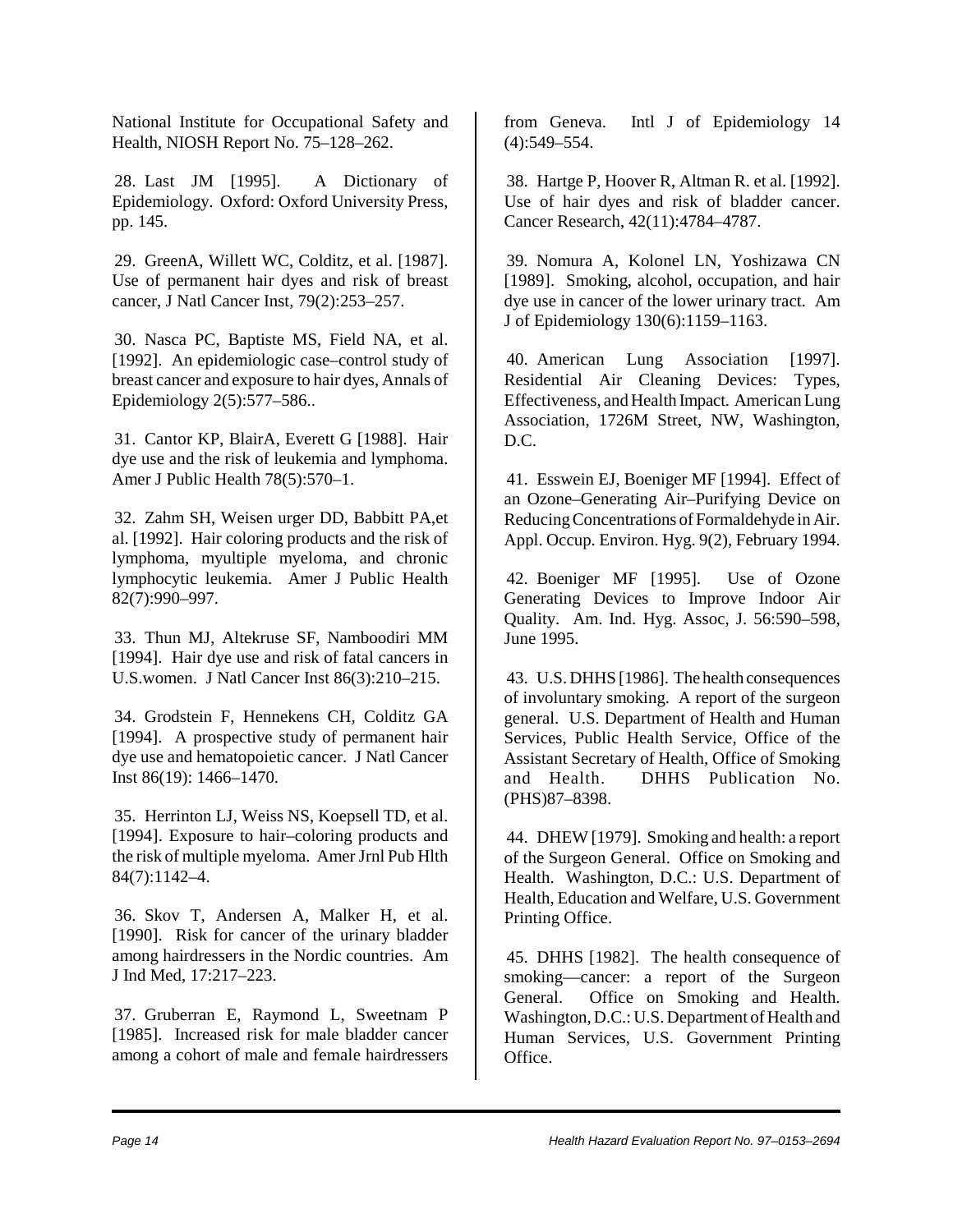46. DHHS [1983]. The health consequences of smoking––cardiovascular disease: a report of the Surgeon General. Office on Smoking and Health. Washington, D.C.:U.S. Department of Health and Human Services, U.S. Government Printing Office.

47. DHHS [1984]. The health consequences of smoking––chronic obstructive lung disease: a report of the Surgeon General. Office on Smoking and Health. Washington D.C.: U.S. Department of Health and Human Services, U.S. Government Printing Office.

48. NRC [1987]. National Research Council Committee on Indoor Air Quality. Policies and procedures for control of indoor air quality. National Academy Press, Washington, D.C.

49. NIOSH [1991]. Current Intelligence Bulletin 54: Environmental tobacco smoke in the workplace: lung cancer and other health effects. Cincinnati, OH: U.S. Department of Health and Human Services, Public Health Service, Centers for Disease Control, National Institute for Occupational Safety and Health, DHHS (NIOSH) Publication No. 91–108.

50. Klein, M. [1991]. Personal communications of June 13, 1991. Cincinnati, OH: National Institute for Occupational Safety and Health (NIOSH), Hazard Evaluations and Technical Assistance Branch.

51. Lstiburek J, Carmody J. [1994]. Moisture Control Handbook: Principles and practices for residential and small commercial buildings. New York, NY: Van Nostrand Reinhold.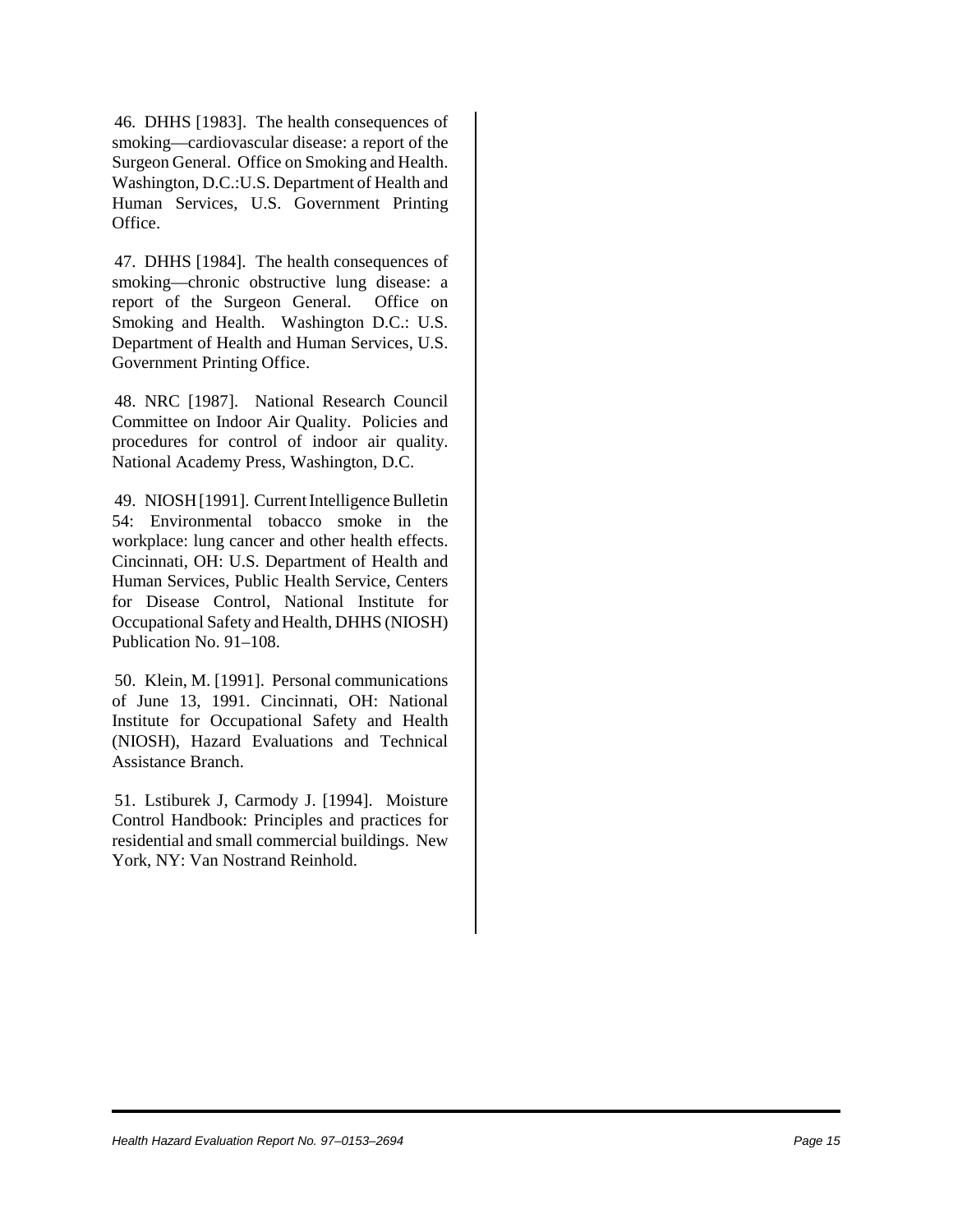#### **The Grand Experience Beauty Salon Chicago, Illinois HETA 97–0153**

| <b>Thursday</b><br>June 12, 1997                          |                                |                  |                                    |  |
|-----------------------------------------------------------|--------------------------------|------------------|------------------------------------|--|
| <b>Time/Location</b>                                      | <b>Carbon Dioxide</b><br>(ppm) |                  | Temperature (°F) Relative Humidity |  |
| Morning (9:08 a.m. to 9:44 a.m.)                          |                                |                  |                                    |  |
| front (reception, waiting, nails)                         | 650-750                        | $75 - 76$        | $55 - 57$                          |  |
| middle (first floor hair styling/shampoo areas)           | 650-675                        | $76 - 78$        | $53 - 55$                          |  |
| dispensary                                                | 825                            | 79               | 52                                 |  |
| second floor (hairstyling, message, facial)               | 725-800                        | $75 - 79$        | $51 - 52$                          |  |
| outdoors                                                  | 450                            | 74               | 57                                 |  |
| Midday (1:32 p.m. to 2:04 p.m.)                           |                                |                  |                                    |  |
| front<br>middle                                           | 1500-1525                      | $72 - 77$        | $55 - 58$                          |  |
| dispensary                                                | 1600-1675<br>1850              | $79 - 82$<br>83  | $52 - 54$<br>51                    |  |
| second floor                                              | 1425-1550                      | 78-82            | $50 - 51$                          |  |
| outdoors                                                  | 425                            | 71               | 57                                 |  |
| Early evening $(6:29 \text{ p.m. to } 7:20 \text{ p.m.})$ |                                |                  |                                    |  |
| front                                                     | 1550-1575                      | $73 - 74$        | 54-57                              |  |
| middle                                                    | 1625-1750                      | $76 - 78$        | $52 - 53$                          |  |
| dispensary                                                | 1725                           | 80               | 52                                 |  |
| second floor                                              | 1200-1500                      | $74 - 80$        | $49 - 51$                          |  |
| outdoors                                                  | 400                            | 73               | 56                                 |  |
| <b>NIOSH Guidelines</b><br><b>ASHRAE Recommendation</b>   | < 800<br>< 1000                | 73 – 79 (summer) | $30 - 60$                          |  |